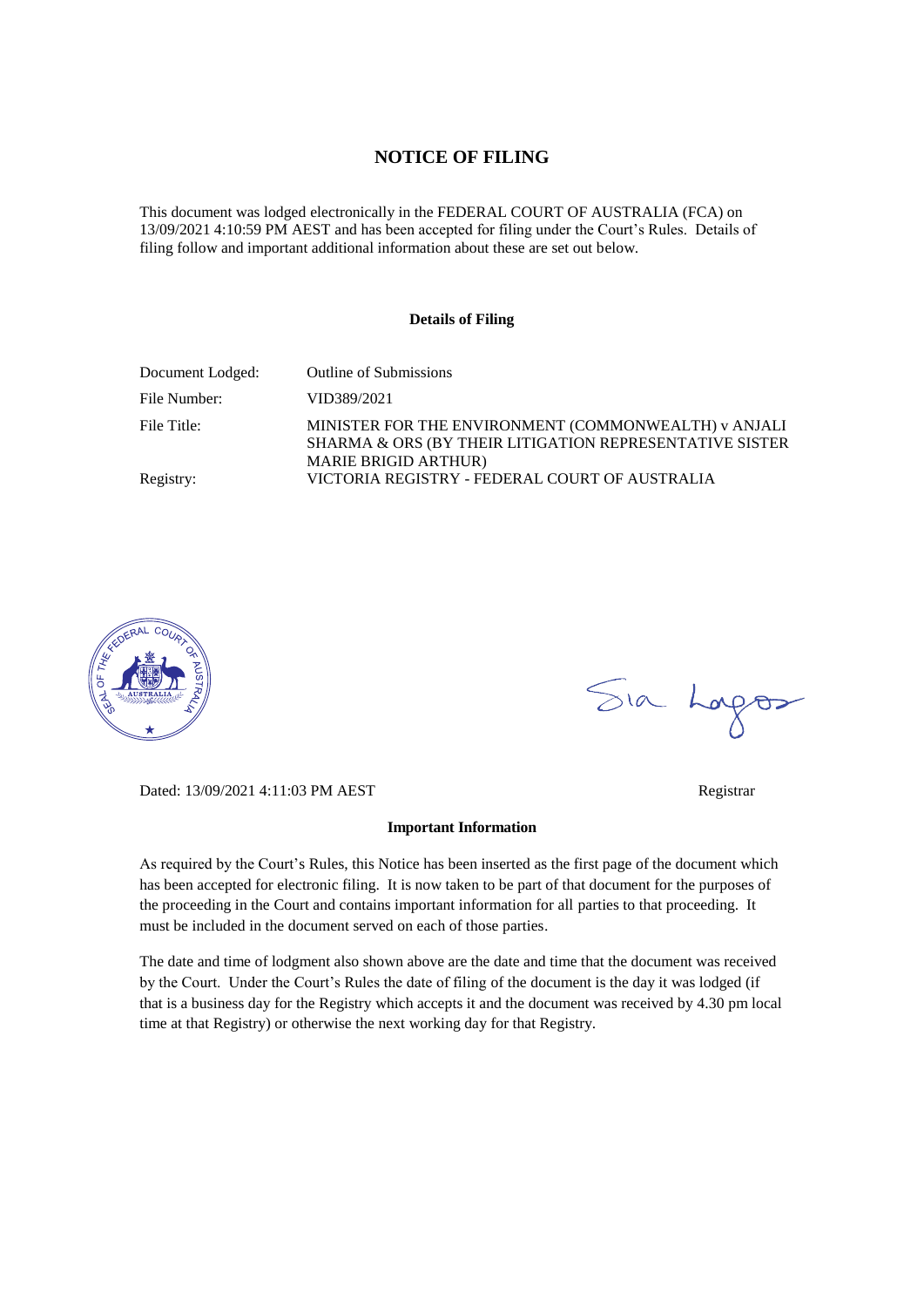

FEDERAL COURT OF AUSTRALIA DISTRICT REGISTRY: VICTORIA DIVISION: GENERAL

On appeal from a Single Judge of the Federal Court of Australia

# **MINISTER FOR THE ENVIRONMENT**  Appellant

# **ANJALI SHARMA**

First Respondent

# **ISOLDE SHANTI RAJ-SEPPINGS**

Second Respondent

## **AMBROSE MALACHY HAYES**

Third Respondent

# **TOMAS WEBSTER ARBIZU**

Fourth Respondent

# **BELLA PAIGE BURGEMEISTER**

Fifth Respondent

# **LAURA FLECK KIRWAN**

Sixth Respondent

# **LUCA GWYTHER SAUNDERS**

Seventh Respondent

# **APPELLANT'S OUTLINE OF SUBMISSIONS**

Filed on behalf of the Appellant Prepared by: Emily Nance AGS lawyer within the meaning of s 55I of the *Judiciary Act 1903*

Address for Service: The Australian Government Solicitor, Level 34, 600 Bourke St, Melbourne, VIC 3000 Emily.Nance@ags.gov.au

File ref: 21005261

Telephone: 03 9242 1316 Lawyer's Email: Emily.Nance@ags.gov.au Facsimile: 03 9242 1333 DX 50 Melbourne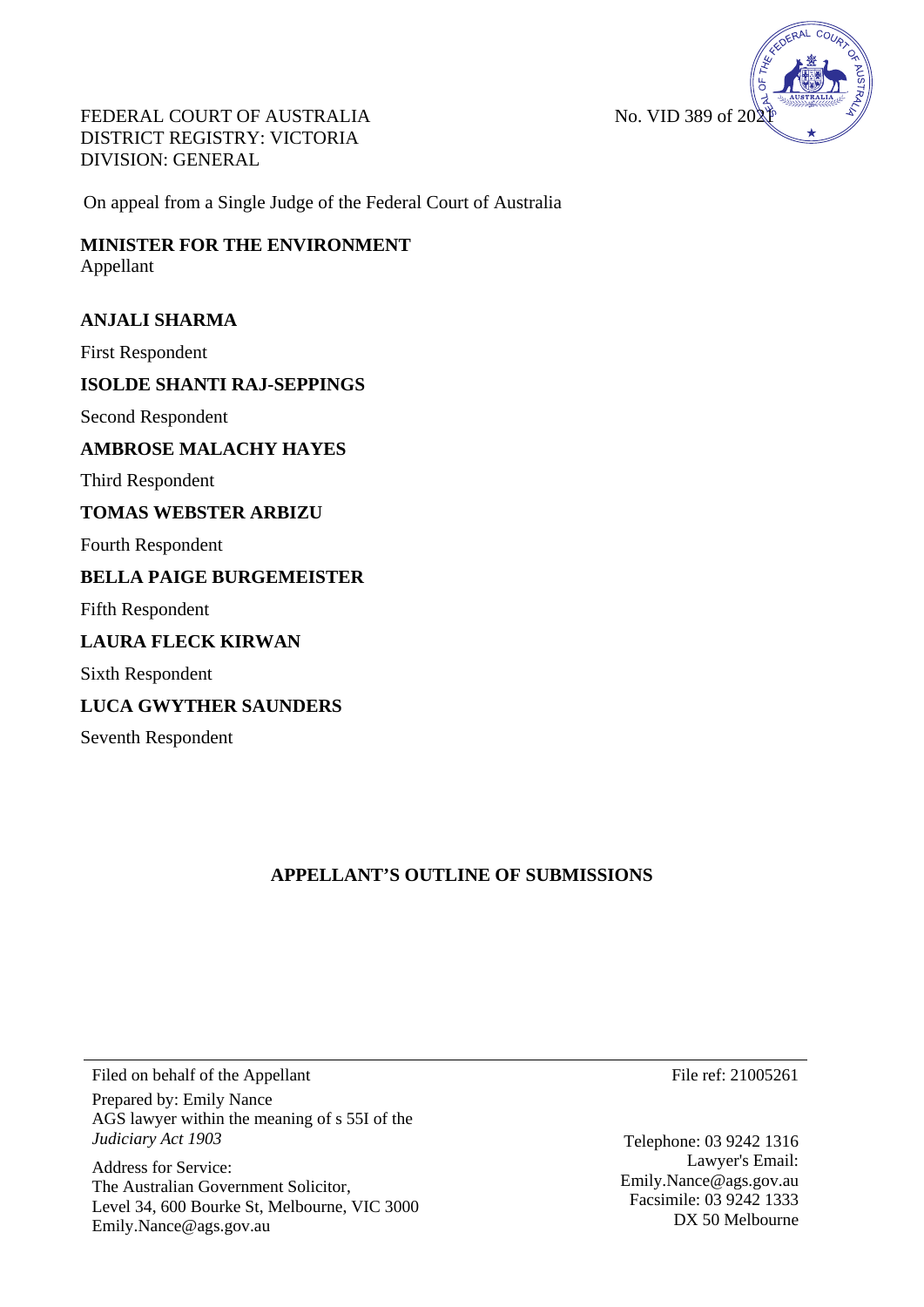# **A. INTRODUCTION**

- 1. How to respond to anthropogenic climate change the measures that should be taken to militate against it and ameliorate its effects, and how to manage the social and economic impacts of those measures – is one of the most complex and difficult policy questions that faces the Commonwealth of Australia. The Minister has never disputed in these proceedings that climate change presents real threats to Australia and Australians. Those threats were described in the respondents' expert evidence. That evidence highlighted at a global scale (with very little attention to the Extension Project) the causes and consequences of anthropogenic climate change, and recognised that the response to climate change, both within Australia and internationally, is necessarily a process of managed transition which will involve the continued generation of greenhouse gas (**GHG**) emissions, reducing over time, as signatories to the Paris Agreement take action to achieve international targets. The particular choices made during that transition about which activities should and should not be undertaken are policy choices that involve balancing competing interests and potential benefits and harms.
- 2. In the judgment under appeal (*Sharma (by her litigation representative Sister Marie Brigid Arthur) v Minister for the Environment* [2021] FCA 560 (**PJ**)), the primary judge sought to overlay the law of negligence onto a process of statutory decision-making under the *Environment Protection and Biodiversity Conservation Act 1999* (Cth) (*EPBC Act*) that is not directed to the protection of human health at all, but rather is concerned with the regulation of "controlled actions" that affect the particular matters protected under Pt 3 of the *EPBC Act*. Through that overlay, which required the primary judge to recognise a highly novel duty of care of indeterminate scope, the *EPBC Act* was re-purposed into a mechanism for minimising the risk of anthropogenic climate change. The result was to assert for the judiciary an unprecedented role in responding to the policy challenge posed by anthropogenic climate change, that being a role for which the judicial process is institutionally ill-suited.
- 3. No court in any common law jurisdiction has recognised a duty of care of the kind that the primary judge declared to exist. Indeed, no arguably analogous claim has succeeded in any common law jurisdiction.<sup>[1](#page-2-0)</sup> There has not even been a tort claim against a GHG emitter that has been permitted to proceed to a substantive hearing.<sup>[2](#page-2-1)</sup> That makes it all the more remarkable that

<span id="page-2-0"></span> $\mathbf{1}$ <sup>1</sup> United Nations Environment Programme and Sabin Center for Climate Change Law at Columbia Law School, *Global Climate Litigation Report: 2020 Status Review* (2020) at 42.

<span id="page-2-1"></span><sup>2</sup> See, *Smith v Fonterra Co-operative Group Ltd* [2020] NZHC 419 (*Fonterra*); *American Electric Power Co v Connecticut* 564 US 410 (2011) (*American Electric Power Co*); *People of the State of California v General*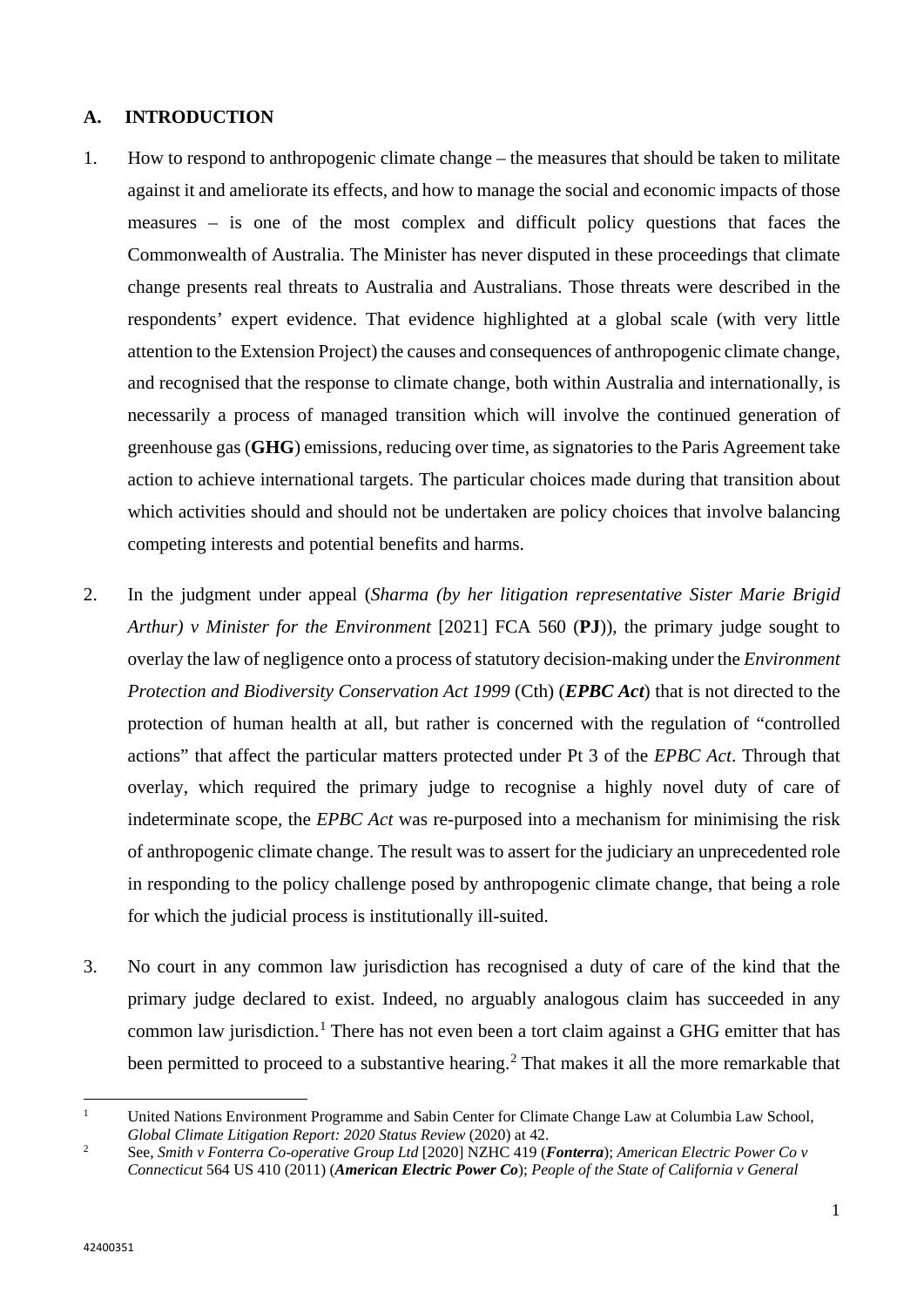a duty of the kind the subject of this appeal has been recognised in Australia, where so much emphasis has been placed on the need for "incrementalism" in recognising novel duties of care.<sup>[3](#page-3-0)</sup>

# **B. JUDGMENT BELOW**

- 4. The primary judge found that the Minister owes a duty to take reasonable care to avoid causing personal injury to the Children when deciding, under s 130 and s 133 of the *EPBC Act*, to approve or not approve the Extension Project (PJ [491]). "Children" referred to the named applicants below and all children who ordinarily reside in Australia (PJ [4]). The relevant risk of personal injury is the risk of death or personal injury from heatwaves or bushfires: PJ [247]. Although his Honour found that it was reasonably foreseeable that some of the Children would be exposed to risk of other personal injury, such as injury from flooding and extreme cyclones (PJ [236]) and risk of recognised psychiatric illness as a result of climate induced drought (PJ [245]), these risks did not apply to the cohort of Children generally. The primary judge rejected the existence of a duty to take reasonable care not to cause economic loss: PJ [148], [416].
- 5. The primary judge's analysis of the salient features focused on foreseeability of harm, coherence, control, vulnerability, reliance and indeterminacy. His Honour concluded that reasonable foreseeability "strongly favours the recognition of [a] duty of care" (PJ [490]). Coherence, indeterminacy and policy considerations were found to be "agnostic", but even if those matters were treated as tending against the recognition of a duty of care, their significance was outweighed by control, vulnerability and reliance which his Honour found "significantly" supported recognition of the more limited duty (PJ [490]).
- 6. Although the Court recognised a duty of care, it refused to grant a *quia timet* injunction, because it was not satisfied that it was "probable" that the Minister would breach the duty of care in exercising the power whether or not to approve the Extension Project: PJ [510].

 $\overline{a}$ 

*Motors Corp* (ND Cal, C-06-05755 MJJ, 17 September 2007) slip opinion; *Native Village of Kivalina v ExxonMobil Corp* 696 F 3d 849 (9th Cir 2012); *Comer v Murphy Oil USA Inc* 718 F 3d 460 (5th Cir 2013); *City of New York v Chevron Corp* 993 F 3d 81 (2nd Cir 2021) (*Chevron Corp*). As to why claims have been brought in nuisance rather than negligence, see DA Kysar, "What Climate Change can do about Tort Law" (2011) 41(1) *Environmental Law* 1 at 34.

<span id="page-3-0"></span><sup>3</sup> *Sutherland Shire Council v Heyman* (1985) 157 CLR 424 (*Heyman*) at 481 (Brennan J); *Hill v Van Er*p (1997) 188 CLR 159 at 178-179 (Dawson J); *Pyrenees Shire Council v Day* (1998) 192 CLR 330 (*Pyrenees Shire Council*) at [245] (Kirby J); *Perre v Apand* (1999) 198 CLR 180 (*Perre*) at [93] (McHugh J), [333] (Hayne J), [405] (Callinan J); *Crimmins v Stevedoring Industry Finance Committee* (1999) 200 CLR 1 (*Crimmins*) at [73] and [77] (McHugh J), [272] (Hayne J).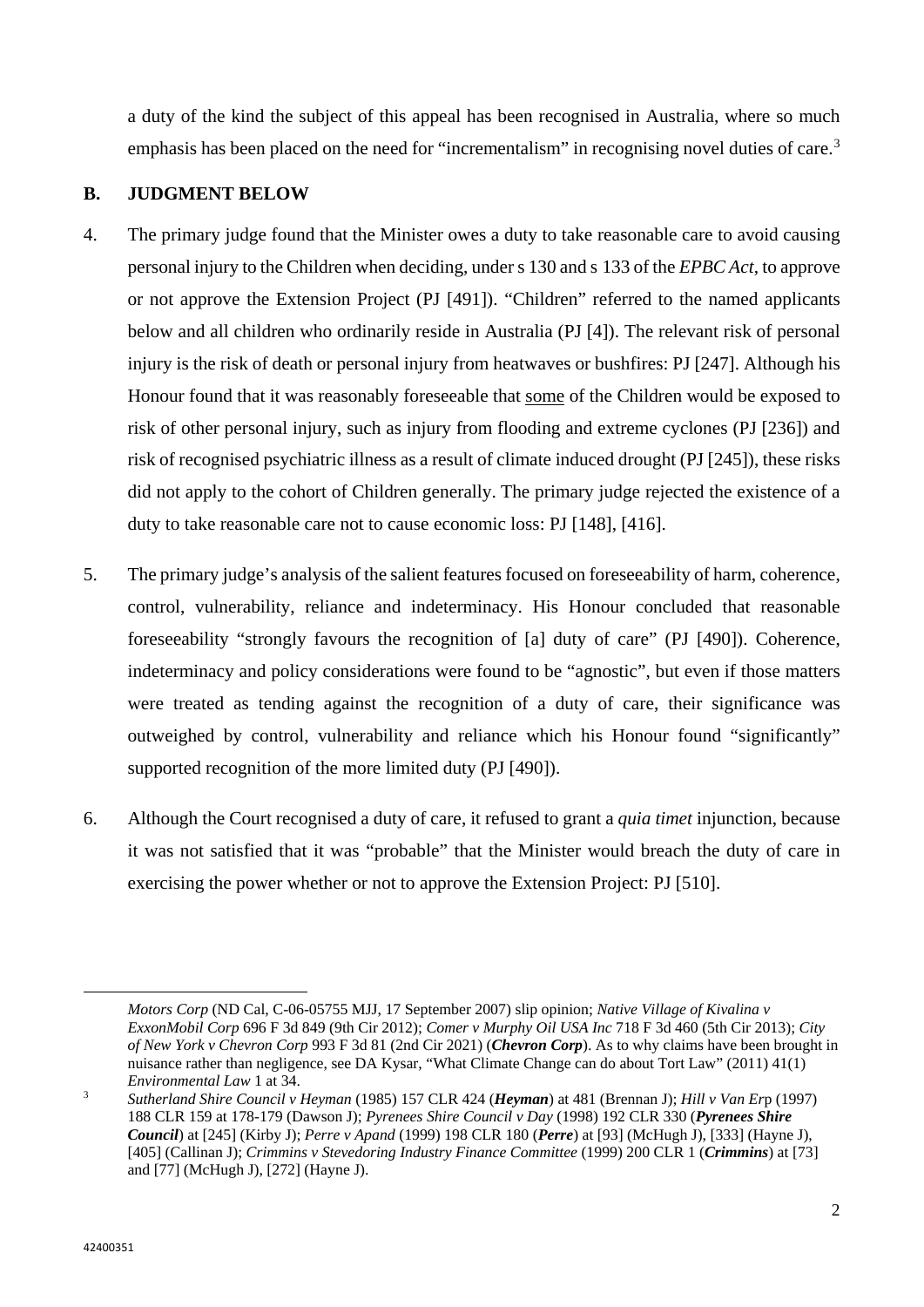## **C. OUTLINE OF ARGUMENT**

### **C1. The policy nature of the Minister's statutory decision (Ground 1)**

- 7. The decision as to whether the Extension Project should be approved under the *EPBC Act* is a discretionary decision involving policy considerations, made according to a process of evaluation that is carefully prescribed by the Act. The legislature has determined that the responsibility for exercising the discretion lies with the Minister. These two features ought to have been central to the primary judge's assessment of whether a duty of care should be recognised. Instead, the first feature is dealt with abruptly and the second is barely considered.
- 8. The primary judge accepted (PJ [475]) that the decision to approve the Extension Project: (i) involved "the exercise of a broad discretionary power given to the Minister requir[ing] evaluative judgment"; and (ii) would be a "value-laden exercise". However, his Honour thought that these were "common feature[s]" of many exercises of statutory discretion and were no barrier to the recognition of a duty of care for two principal reasons. First, the "operational/policy dichotomy" is now "largely … discredited" or "thought to be of dubious utility" (PJ [387] and [475]). Secondly, any other concerns about the effects of recognising the posited duty in relation to a policy decision could be dealt with as part of the salient feature referred to as "coherence" (PJ [480]-[482]). This approach relies on an inaccurate simplification of the law and sidesteps the special considerations that courts in this country and overseas have repeatedly recognised arise when a novel duty of care is said to exist in respect of the making of a policy decision.
- 9. The operational/policy dichotomy was first recognised in Australian law in *Heyman*, where Mason J stated "[t]he distinction between policy and operational factors is not easy to formulate, but the dividing line between them will be observed if we recognize that a public authority is under no duty of care in relation to decisions which involve or are dictated by financial, economic, social or political factors or constraints."<sup>[4](#page-4-0)</sup> The utility of such a dichotomy as a "touchstone of liability"[5](#page-4-1) or a "determinant of when a duty of care is owed"[6](#page-4-2) has since been questioned, in part because of a recognition that "decisions made at an operational level could  $\ldots$  also be based on policy".<sup>[7](#page-4-3)</sup> The difficulties in distinguishing operational decisions from policy

<span id="page-4-0"></span> $\overline{4}$  $^{4}$  (1985) 157 CLR 424 at 469.

<span id="page-4-1"></span><sup>5</sup> See *Rowling v Takaro Properties Ltd* [1988] AC 473 (*Rowling*) at 501 (Lord Keith of Kinkel); *Stovin v Wise* [1996] AC 923 (*Stovin*) at 951 (Lord Hoffmann).

<span id="page-4-2"></span><sup>6</sup> *Roads and Traffic Authority of NSW v Refrigerated Roadways Pty Ltd* (2009) 77 NSWLR 360 (*Refrigerated Roadways*) at [259] (Campbell JA).

<span id="page-4-3"></span><sup>7</sup> *Pyrenees Shire Council* (1998) 192 CLR 330 at [181] (Gummow J), quoting *United States v Gaubert* 499 US 315 at 326 (1991).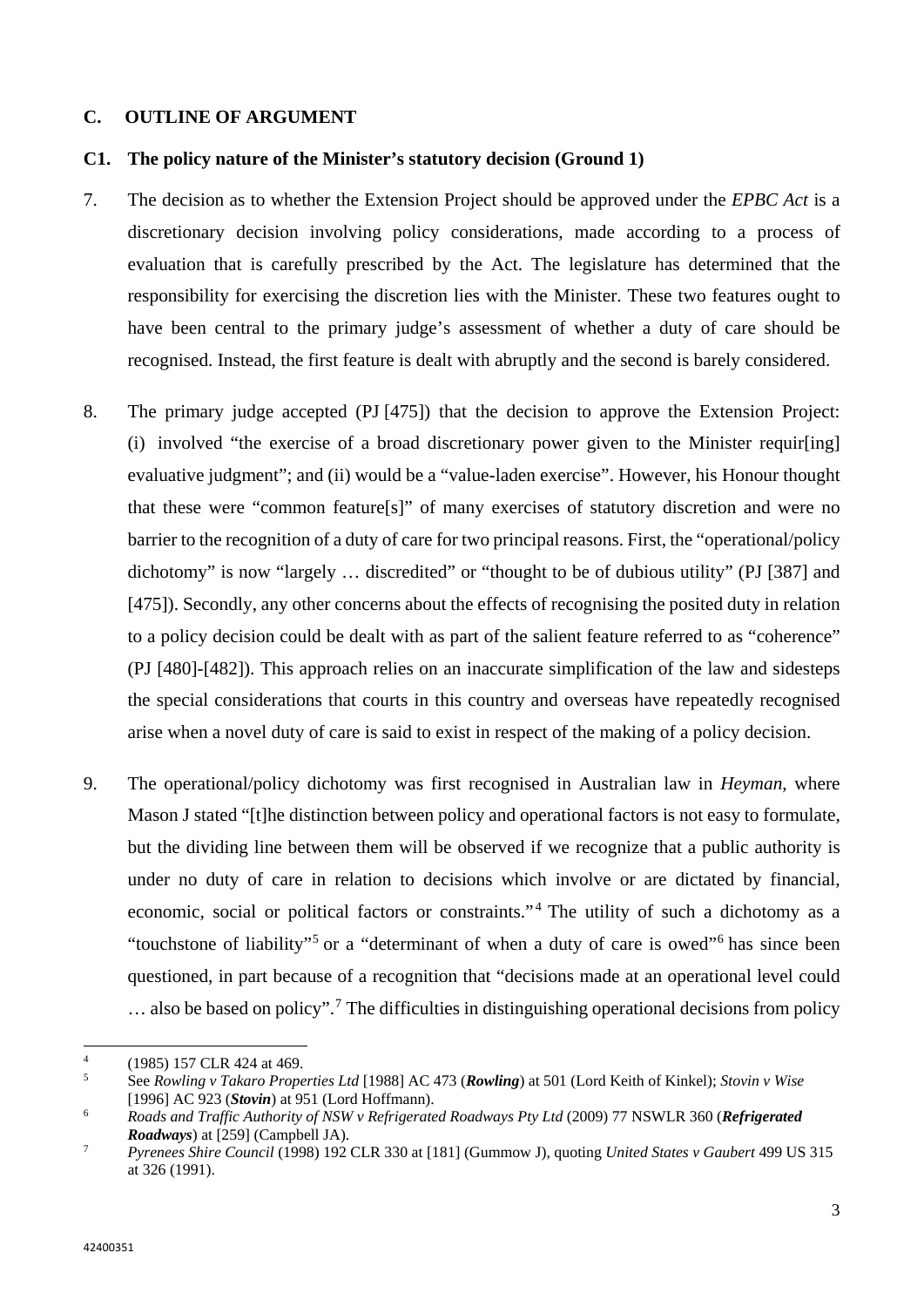decisions at the boundary between those categories has also been recognised,<sup>[8](#page-5-0)</sup> and indeed were acknowledged in *Heyman* itself. [9](#page-5-1)

10. None of that is to deny the importance of the underlying point that the law of negligence does not recognise a duty of care in relation to policy decisions. That is why Australian courts have continued to acknowledge the validity<sup>[10](#page-5-2)</sup> of the operational/policy distinction and to apply it.<sup>[11](#page-5-3)</sup> For decisions that properly fall into the policy category, "the idea behind [the dichotomy] remains relevant"<sup>[12](#page-5-4)</sup> because it remains the case under Australian law that "matters of policy are ones that are unsuited for determination by courts".[13](#page-5-5) Even in foreign jurisdictions in which the operational/policy dichotomy has been disparaged, it is still accepted that classification of a decision as a policy decision may exclude liability on the basis that the question of whether it was "made negligently is unsuitable for judicial resolution".<sup>[14](#page-5-6)</sup> As McLachlin CJ explained in *R v Imperial Tobacco*, after conducting a comprehensive review of the case law on this point in the leading common law jurisdictions:  $15$ 

… there is considerable support in all jurisdictions reviewed for the view that "true" or "core" policy decisions should be protected from negligence liability … The difficulty in defining such decisions does not detract from the fact that the cases keep coming back to this central insight.

11. There are a number of reasons why courts abstain from recognising a duty of care in respect of policy decisions. One is the institutional inappropriateness of having courts determine whether such duties have been breached. As Gleeson CJ explained in *Graham Barclay Oysters*, policy matters typically "involve competing public interests in circumstances where, as Lord Diplock put it, 'there is no criterion by which a court can assess where the balance lies between the weight

 $\overline{a}$ 

<span id="page-5-0"></span><sup>8</sup> See *Anns v Merton London Borough Council* [1978] AC 728 at 754C-E (Lord Wilberforce); *Just v British Columbia* [1989] 2 SCR 1228 at 1242 (Cory J); *Stovin* [1996] AC 923 at 951 (Lord Hoffmann); *Romeo v Conservation Commission of the Northern Territory* (1998) 192 CLR 431 at [166] (Hayne J); *Crimmins* (1999) 200 CLR 1 at [86] and [131] (McHugh J, with whom Gleeson CJ agreed at [3]); *Sutherland Shire Council v Becker* [2006] NSWCA 344 at [82] and [95] (Bryson JA).

<span id="page-5-1"></span> $^{9}$  (1985) 157 CLR 424 at 469.

<span id="page-5-2"></span><sup>10</sup> See *Pyrenees Shire Council* (1998) 192 CLR 330 at [253] (Kirby J); *Crimmins* (1999) 200 CLR 1 at [27] (Gaudron J); [79], [87] (McHugh J, with whom Gleeson CJ agreed at [3]); [292] (Hayne J); *Graham Barclay Oysters Pty Ltd v Ryan* (2002) 211 CLR 540 (*Graham Barclay Oysters*) at [12] (Gleeson CJ); *Refrigerated Roadways* (2009) 77 NSWLR 360 at [259(a)] (Campbell JA); *Roo Roofing Pty Ltd v Commonwealth* [2019] VSC 331 (*Roo Roofing*) at [496] (Dixon J).

<span id="page-5-3"></span><sup>11</sup> *Graham Barclay Oysters* (2002) 211 CLR 540 at [26]-[27] (Gleeson CJ); *Sutherland Shire Council v Becker*  [2006] NSWCA 344 at [95] (Bryson JA); *Refrigerated Roadways* (2009) 77 NSWLR 360 at [429] (Campbell JA); *Roo Roofing* [2019] VSC 331 at [498] (Dixon J).

<span id="page-5-4"></span><sup>12</sup> *Graham Barclay Oysters* (2002) 211 CLR 540 at [12] (Gleeson CJ).

<span id="page-5-5"></span><sup>13</sup> *Refrigerated Roadways* (2009) 77 NSWLR 360 at [259(c)] (Campbell JA).

<span id="page-5-6"></span><sup>14</sup> *Rowling* [1988] AC 473 at 501 (Lord Keith of Kinkel). See also, *Stovin* [1996] AC 923 at 951 (Lord Hoffmann); and *Barrett v Enfield London Borough Council* [2001] 2 AC 550 at 571.

<span id="page-5-7"></span><sup>&</sup>lt;sup>15</sup> [2011] 3 SCR 45 at [85] (emphasis added).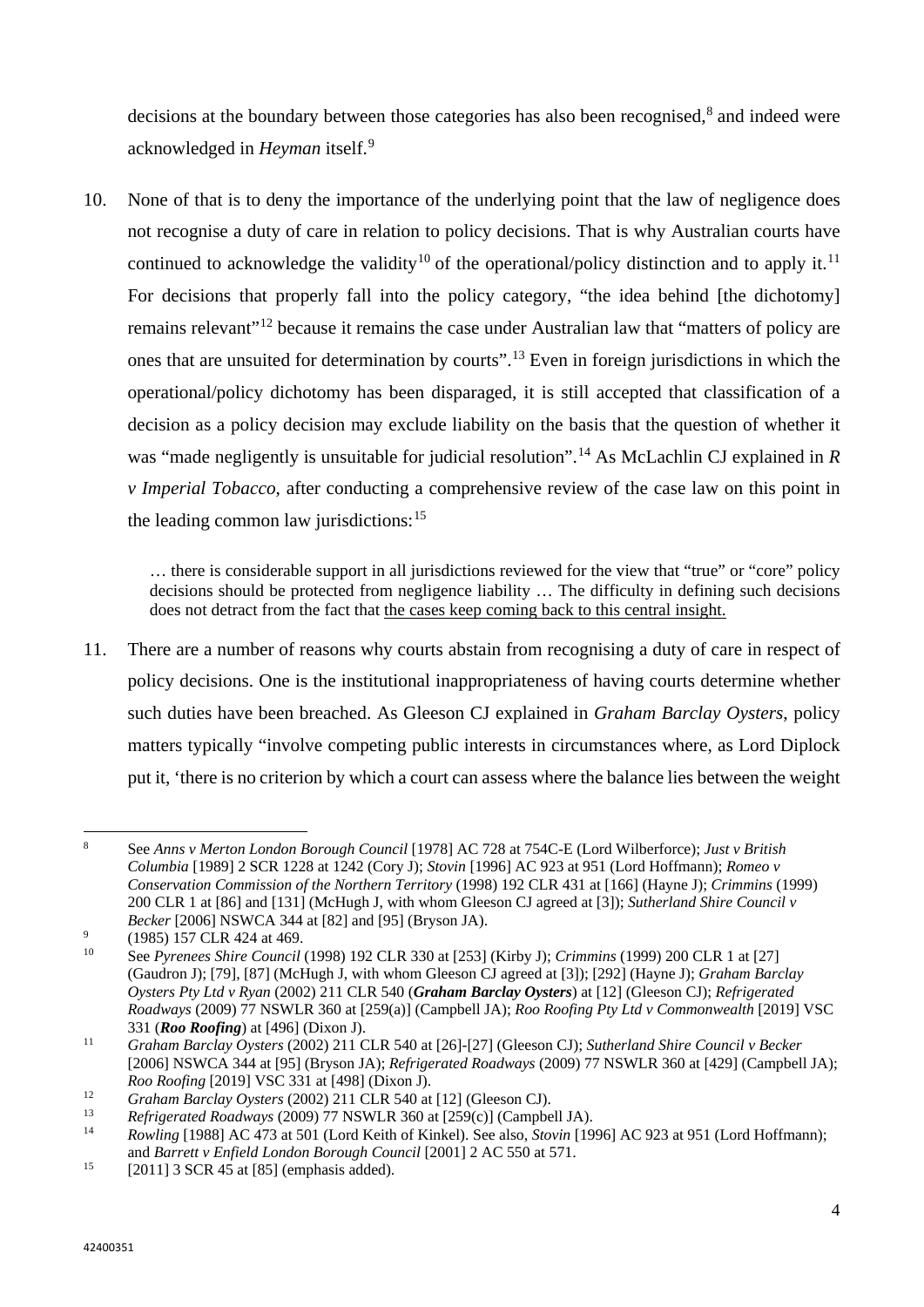to be given to one interest and that to be given to another'".[16](#page-6-0) Determining what weight should be given to competing public interests in reaching a decision is the essence of political judgment – accordingly, there is no legal basis on which a court can assess the reasonableness of the decision reached.<sup>[17](#page-6-1)</sup> A related consideration is that litigation involves an assessment of the reasonableness of particular decisions in an artificially constrained context, for a court necessarily focuses on the case before it, isolated from any consideration of analogous decisions or offsetting measures or policies, and without the benefit of the resources that support policy making processes in government. It is for these reasons that courts in other common law jurisdictions have determined that they are "incapable" of, or "unsuited to" dealing with claims against government involving action or inaction on climate change.<sup>[18](#page-6-2)</sup>

12. The constitutional setting of a decision-making process is also significant. The primary judge in the present case gave no weight to the fact that the legislature had conferred power on the Minister. That is a matter of significance in characterising the power being exercised. The primary judge described the case as involving unremarkable "statutory decision-making" (PJ [476]) and suggested that it was analogous<sup>[19](#page-6-3)</sup> to decisions concerned with statutory powers of approval conferred on councils.<sup>[20](#page-6-4)</sup> The comparison is inapt. Decision making by elected officials at the highest levels of government<sup>[21](#page-6-5)</sup> commonly involves acute policy considerations.<sup>[22](#page-6-6)</sup> The conferral of power on a Minister reinforces that the primary system of accountability for lawful decisions is political, including through the institution of responsible government, which make Ministers of the Crown answerable to Parliament and thus to the electorate in relation to the

<span id="page-6-0"></span> $16$ <sup>16</sup> (2002) 211 CLR 540 at [13], quoting *Home Office v Dorset Yacht Co Ltd* [1970] AC 1004 at 1067.

<span id="page-6-1"></span><sup>17</sup> *Graham Barclay Oysters* (2002) 211 CLR 540 at [15] (Gleeson CJ).

<span id="page-6-2"></span><sup>18</sup> See *Juliana v United States* 947 F 3d 1159 (9th Cir 2020) at [15]-[16]; *Cecilia La Rose by her Guardian ad litem Andrea Luciuk v Her Majesty the Queen in the Right of Canada* 2020 FC 1008 at [33] and [40] (Manson J); *Lho'imggin v Her Majesty the Queen in Right of Canada* 2020 FC 1059 at [19], [72] and [77] (McVeigh J); *Fonterra* [2020] NZHC 419 at [92] (Wylie J).

<span id="page-6-3"></span><sup>&</sup>lt;sup>19</sup> Cf *Roo Roofing* [2019] VSC 331 at [493], where Dixon J acknowledged that the nature of the relevant power to be exercised must be identified before drawing analogies with cases in which duties of care have been recognised in respect of the exercise of different powers.

<span id="page-6-4"></span><sup>20</sup> See *Armidale City Council v Alec Finlayson Pty Ltd* [1999] FCA 330; *Voli v Inglewood Shire Council* (1963) 110 CLR 74; *Wollongong City Council v Fregman* [1982] 1 NSWLR 244; *Bamford v Albert Shire Council* [1998] 1 Qd R 125; *Port Stephens Shire Council v Booth* [2005] NSWCA 323.

<span id="page-6-5"></span><sup>&</sup>lt;sup>21</sup> While the Minister's power of approval under ss 130 and 133 of the *EPBC Act* are capable of being delegated to certain persons (subject to Ministerial directions), even if that happens the Minister remains accountable to Parliament for such decisions: see *FAI Insurances Ltd v Winneke* (1982) 151 CLR 342 at 364 (Mason J); *Comcare v Banerji* (2019) 267 CLR 373 (*Banerji*) at [60] (Gageler J).

<span id="page-6-6"></span><sup>22</sup> See *Graham Barclay Oysters* (2002) 211 CLR 540 at [26] (Gleeson CJ); *Hot Holdings Pty Ltd v Creasy* (2002) 210 CLR 438 at [50] (Gaudron, Gummow and Hayne JJ); *Roo Roofing* [2019] VSC 331 at [498] (Dixon J); *United States v Gaubert* 499 US 315 at 335-336 (1991) (Scalia J).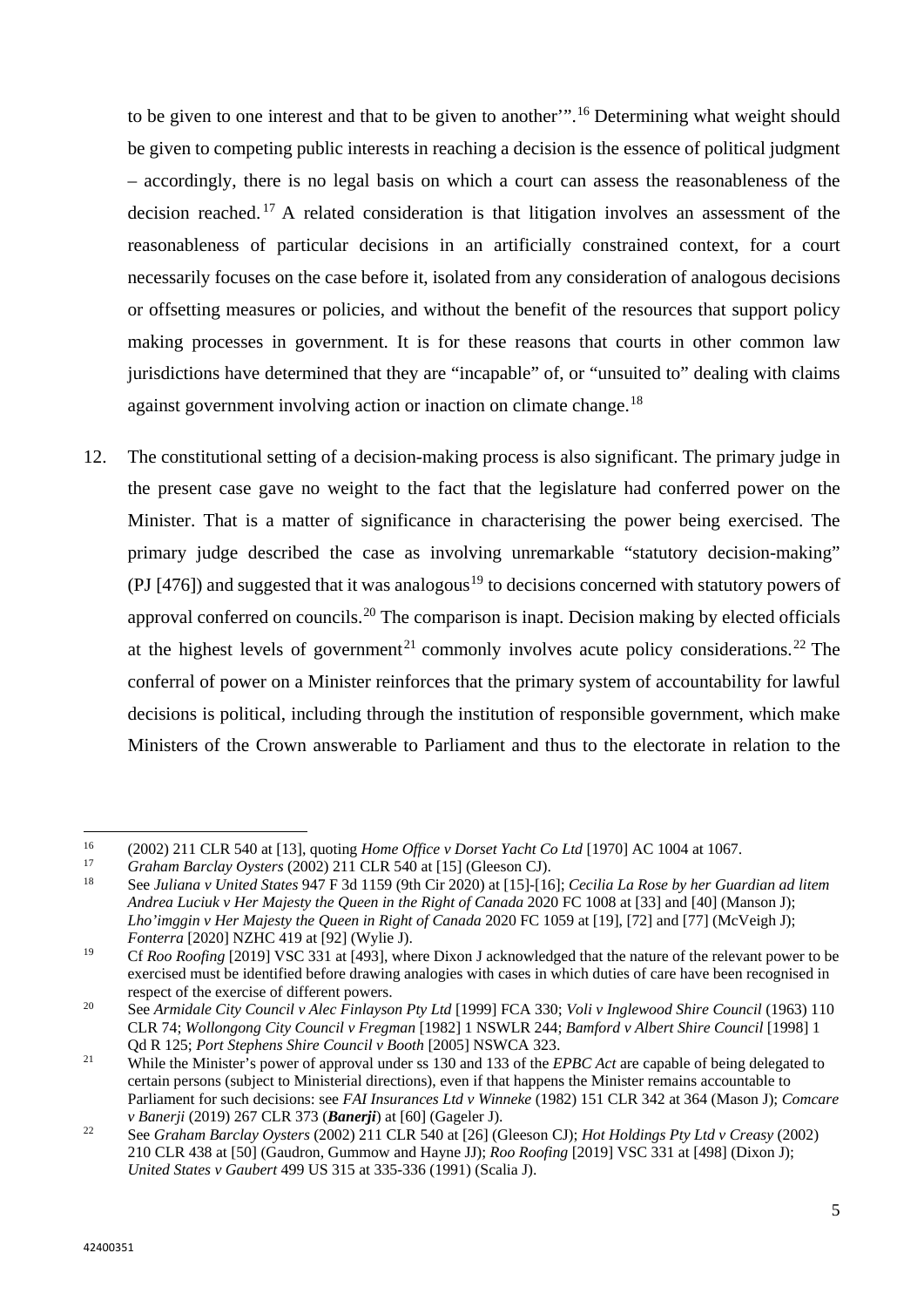exercise of their powers.<sup>[23](#page-7-0)</sup> Imposing a common law duty of care upon a Minister invites "the judicial arm of government to pass judgment upon the reasonableness of the conduct of the legislative or executive arms of government" in a manner that will frequently raise "issues that are inappropriate for judicial resolution, and that, in a representative democracy, are ordinarily decided through the political process".<sup>[24](#page-7-1)</sup>

- 13. A determination by a Minister as to whether an action that has a significant impact on matters of national environmental significance should be allowed to proceed is on the "policy" side of the line. It is not operational in nature, or even close to the boundary. It requires an essentially political judgment to be made striking a balance between incommensurable environmental, social and economic interests (as is addressed further in paragraph [19](#page-9-0) below). As the Full Court recognised in *Australian Conservation Foundation Inc v Minister for the Environment and Energy*, a decision authorised by ss 130 and 133 of the *EPBC Act* "may well have political consequences. That is a matter for the Minister and the government".<sup>[25](#page-7-2)</sup> Recognition of this assists the Court in "focusing on whether the decision is of such a nature that … judicial abstention is required" by "fasten[ing] attention on the rationale (separation of powers and institutional competence) for shielding certain administrative decisions from tortious judicial scrutiny."<sup>26</sup>
- 14. The primary judge, at PJ [476], appears to have taken the view that the Minister's decisionmaking was not of a "policy" character because it did not involve the making of a "policy" in the sense of a "general rule or approach, [that is] applied to a particular situation"<sup>[27](#page-7-4)</sup> of the kind that frequently arises for consideration when a council or other public authority is alleged to have negligently exercised some statutory power.<sup>[28](#page-7-5)</sup> It is erroneous to confine the principles relating to

<span id="page-7-0"></span> $23$ <sup>23</sup> *Minister for Immigration and Multicultural Affairs v Jia Legeng* (2001) 205 CLR 507 at [63], [102]-[103] (Gleeson CJ and Gummow J, Hayne J agreeing at [176]), [182] and [187]); *Plaintiff S10/2011 v Minister for Immigration and Citizenship* (2012) 246 CLR 636 at [55] (Gummow, Hayne, Crennan and Bell JJ); *Re Lambie*  (2018) 263 CLR 601 at [23]-[24] (Kiefel CJ, Bell, Gageler, Keane, Nettle and Gordon JJ); *Banerji* (2019) 267

CLR 373 at [59] (Gageler J). 24 *Graham Barclay Oysters* (2002) 211 CLR 540 at [6] (Gleeson CJ); see also [15].

<span id="page-7-2"></span><span id="page-7-1"></span><sup>25</sup> (2017) 251 FCR 359 at [50] (Dowsett, McKerracher and Robertson JJ) (*Australian Conservation Foundation Inc*). See, also *Secretary, Department of Primary Industries, Parks, Water and Environment v Tasmanian Aboriginal Centr*e (2016) 244 FCR 21 at [93] (Allsop CJ, Griffiths and Moshinsky JJ), stating that the *EPBC Act* "reposes in the Minister the decision whether or not to approve, for the purposes of each controlling provision for a controlled action, the taking of the action, if there is a referral. The Act does not contemplate an *ex ante* decision in exercise of judicial power of what would be or would not be a contravention of the Act if action … took place".

<span id="page-7-3"></span><sup>&</sup>lt;sup>26</sup> Hon JJ Doyle and J Redwood, "The common law liability of public authorities: The interface between public and private law" (1999) 7 *Tort Law Review* 30 at 44. See also, JJ Doyle QC, "Tort Liability for the Exercise of Statutory Powers" in PD Finn (ed), *Essays on Torts* (Law Book Company, 1989) at 233.

<span id="page-7-4"></span><sup>27</sup> *R v Imperial Tobacco* [2011] 3 SCR 45 at [87].

<span id="page-7-5"></span><sup>28</sup> See, eg, the discussion in *Ann v Merton London Borough Council* [1978] AC 728 at 754C-H (Lord Wilberforce).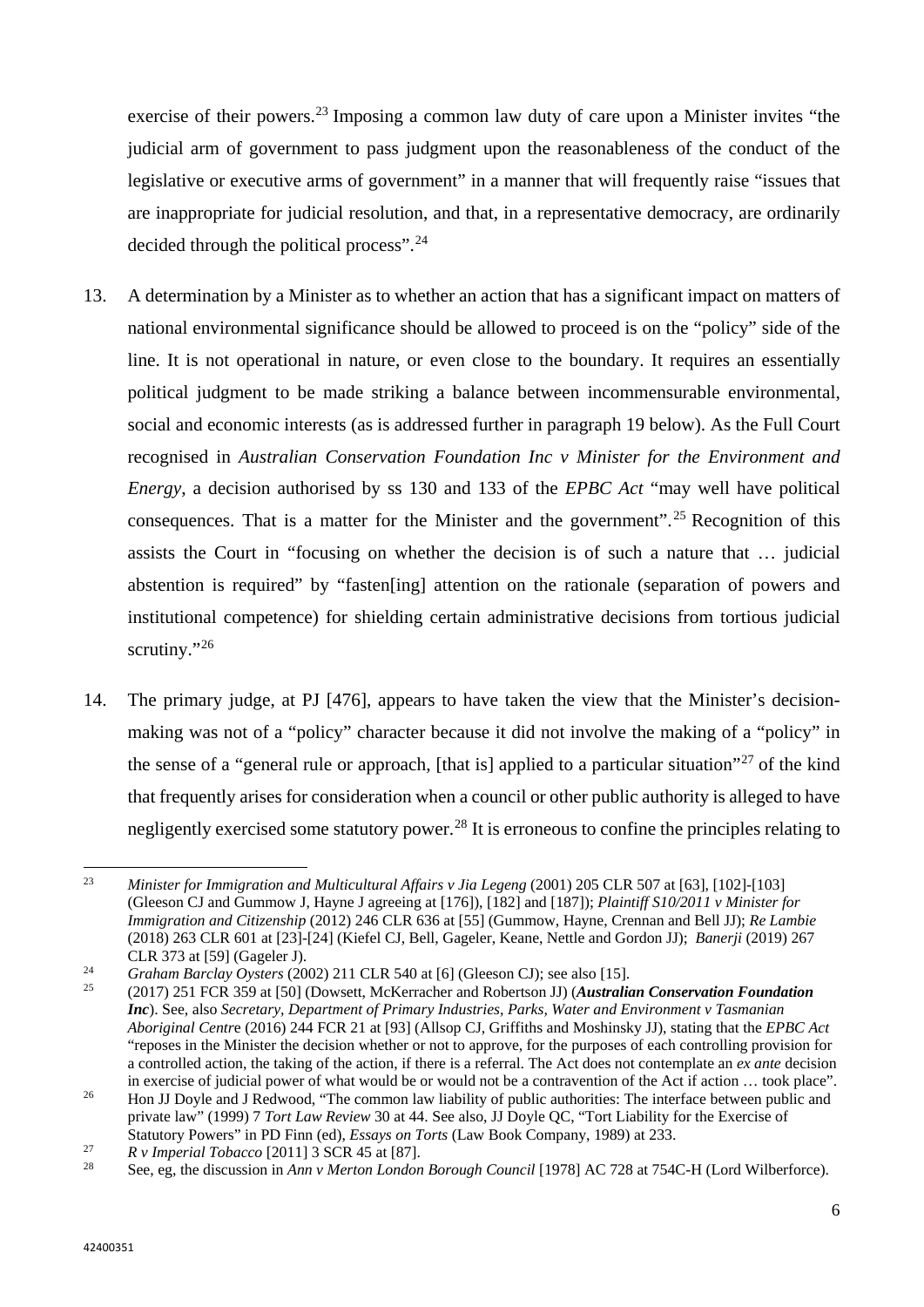"policy" decisions, in the context of novel duties of care, to policy-making in this narrow sense. An evaluative discretionary judgment of the kind required to be made by the Minister under ss 130 and 133 of the *EPBC Act* has the relevant characteristics of a "policy" decision. A judicial assessment about whether the Minister exercised reasonable care in deciding whether or not to approve a controlled action necessarily draws a court into assessing the reasonableness of the way the Minister balanced the competing environmental, social and economic interests in issue, such as the relative importance of the "tiny" contribution the Extension Project might make to the risk of harm to the Children as opposed to the economic and social impact that the Extension Project will have on surrounding communities and Australia as a whole. It also intrudes on the Executive's management of Australia's foreign policy interests with respect to climate change.<sup>[29](#page-8-0)</sup> Courts in other jurisdictions have rightly recognised that it is appropriate to exercise caution in climate change cases in part for that reason.<sup>[30](#page-8-1)</sup>

15. Foreign decisions have recognised that no legal criterion is available to enable a court to determine: (i) the relative weight to be given to the above considerations; and (ii) whether the risks of climate change make it unreasonable for a particular level of emissions to occur.[31](#page-8-2) Nor are the courts institutionally equipped to make such judgments. Instead, as recognised in *American Electric Power Co*, [32](#page-8-3) the Executive is better suited to regulate GHG emissions than judges, who must determine matters on a case-by-case basis and who are confined by the evidence adduced by the parties. For those reasons, no novel duty of care should have been recognised in this case.

<span id="page-8-0"></span> $\overline{a}$ <sup>29</sup> See *R v Burgess; Ex parte Henry* (1936) 55 CLR 608 at 643–4 (Latham CJ); *McCrea v Minister for Customs and Justice* (2004) 212 ALR 297 at [18] (North J); *Thorpe v Commonwealth* (1997) 144 ALR 677 at 693 (Kirby J); *Petrotimor Companhia de Petroleos SARL v Commonwealth* (2003) 126 FCR at [63] (Black CJ and Hill J).

<span id="page-8-1"></span><sup>30</sup> *Chevron Corp* 993 F 3d 81 at 102-103 (2nd Cir 2021). See also *Connecticut v American Electric Power Co*, Inc 406 F Supp 2d (SDNY 2005) at 273 (Preska J).

<span id="page-8-2"></span><sup>31</sup> See, *Fonterra* [2020] NZHC 419 at [98(g)] (Wylie J). See also the US decisions in which it has been held that common law claims for public nuisance with respect to climate change are non-justiciable by reason of the "political question doctrine" because the claims cannot be adjudicated by a Court without an "initial policy determination" having been made: *Connecticut v American Electric Power Co*, Inc 406 F Supp 2d (SDNY 2005) at 271-274 (Preska J); *People of the State of California v General Motors Corp* (ND Cal, C-06-05755 MJJ, 17 September 2007) slip opinion at [10] (Jenkins J); *Native Village of Kivalina v ExxonMobil Corp* 663 F Supp 2d 863 (2009) at 876-877 (Armstrong J); *Comer v Murphy Oil USA Inc* 839 F Supp 2d 849 (SD Miss 2012) at 864. Note, however, that the Supreme Court was equally divided on whether a claim of this kind was non-justiciable on the basis of the political question doctrine: *American Electric Power Co* 564 US 410 at 420 (2011).

<span id="page-8-3"></span><sup>32</sup> *American Electric Power Co* 564 US 410 at 428 (2011).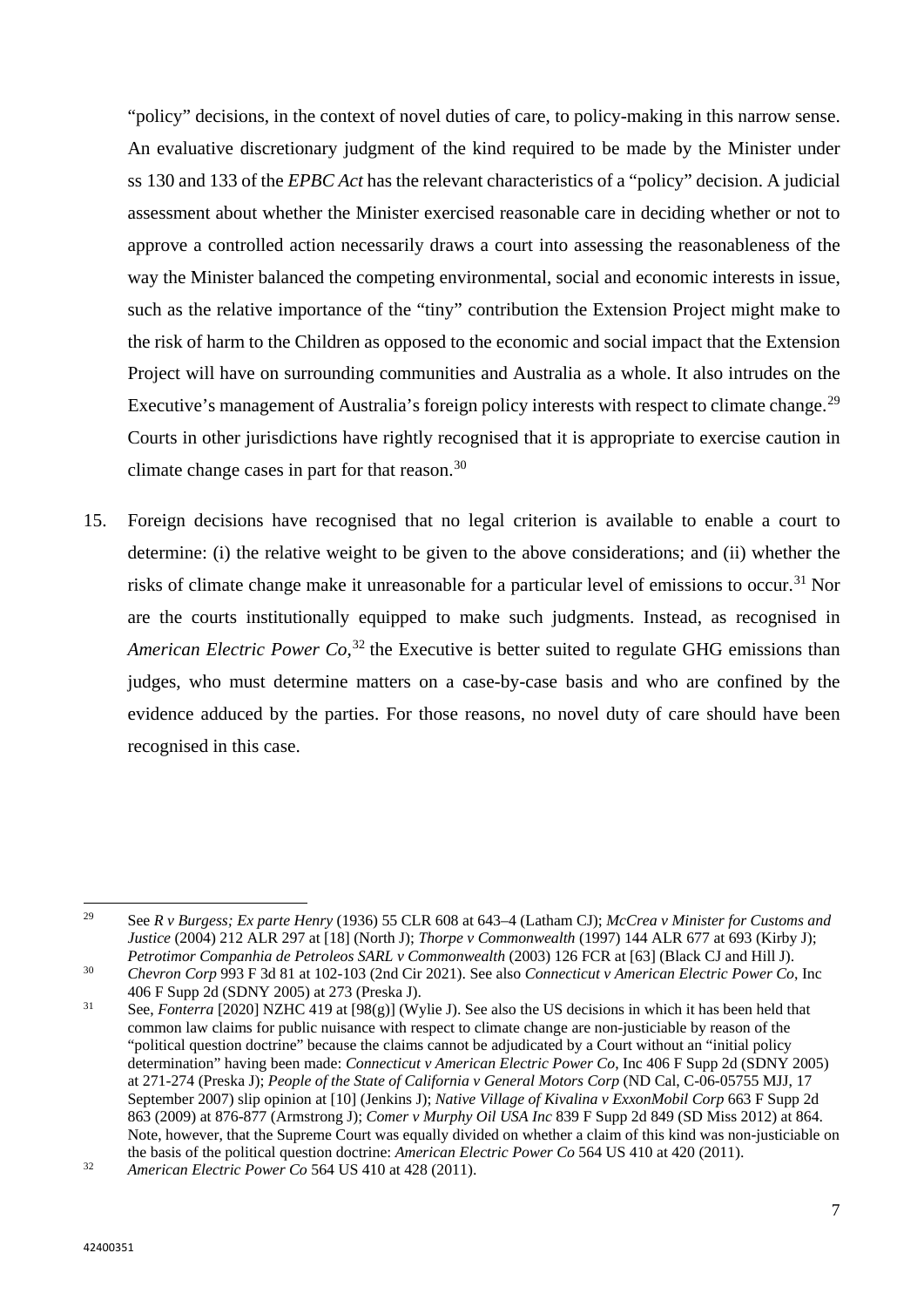## **C2. Incoherence (Ground 2)**

16. Where a novel duty of care is proposed to be imposed on a statutory decision-maker, the statutory context is critical.[33](#page-9-1) Coherence with the statutory scheme is a matter of such significance that it can outweigh any other consideration that might favour a duty being recognised.<sup>[34](#page-9-2)</sup> The primary judge concluded that the broader duty alleged by the applicants below was incoherent with the *EPBC Act*, but that a duty limited to an obligation to take reasonable care to avoid personal injury or death to the Children was not (or to the extent that it was, that incoherence was not determinative) (PJ [148], [409], [414], [416]). That conclusion is affected by three errors.

#### **(a) Paramountcy of statutory purpose**

- 17. The primary judge identified coherence between "statutory purpose" and the alleged duty of care as a "potent consideration favouring a conclusion of coherence" (PJ [395]). His Honour approached this issue on the basis that priority should be given to perceived coherence between "the purpose of the statute and the concern or object of the duty of care" (PJ [396]), rather than coherence with the Minister's statutory function.
- 18. The primary judge was wrong to divorce the statutory function from the statutory purpose in this way and to elevate statutory purpose as the "paramount consideration". His Honour gave insufficient attention to the nature and function of the approval power, and its place within the scheme of the *EPBC Act* as a whole, including as the legislature's chosen means of fulfilling the statutory purpose. As Allsop P said in *Precision Products (NSW) Pty Ltd v Hawkesbury City Council*: [35](#page-9-3)

The necessary starting point for any analysis is the legislation in question. From this one finds not only the express powers, duties and functions of the Council, but also the statutory background and framework in which any relevant common law principle must be placed in an harmonious, compatible and coherent way.

<span id="page-9-0"></span>19. Sections 130 and 133 of the *EPBC Act* confer power on the Minister to approve the taking of an action that is a controlled action (and thus prohibited unless approved) only because it has been determined to "significantly impact" one or more of the matters of national environmental significance identified in Pt 3 of Ch 2 of the *EPBC Act*. Section 136(1) makes clear that, in determining whether to approve a controlled action, the Minister must weigh competing interests, including matters relevant to a matter of national environmental significance and

l

<span id="page-9-1"></span><sup>33</sup> *Graham Barclay Oysters Pty Ltd* (2001) 211 CLR 540 at [78], [145]-[146].

<span id="page-9-2"></span><sup>34</sup> *State of NSW v Paige* (2002) 60 NSWLR 371 at [182].

<span id="page-9-3"></span><sup>35</sup> (2008) 74 NSWLR 102 at [78] (Allsop P), [199] and [200] (Beazley and McColl JJA agreeing).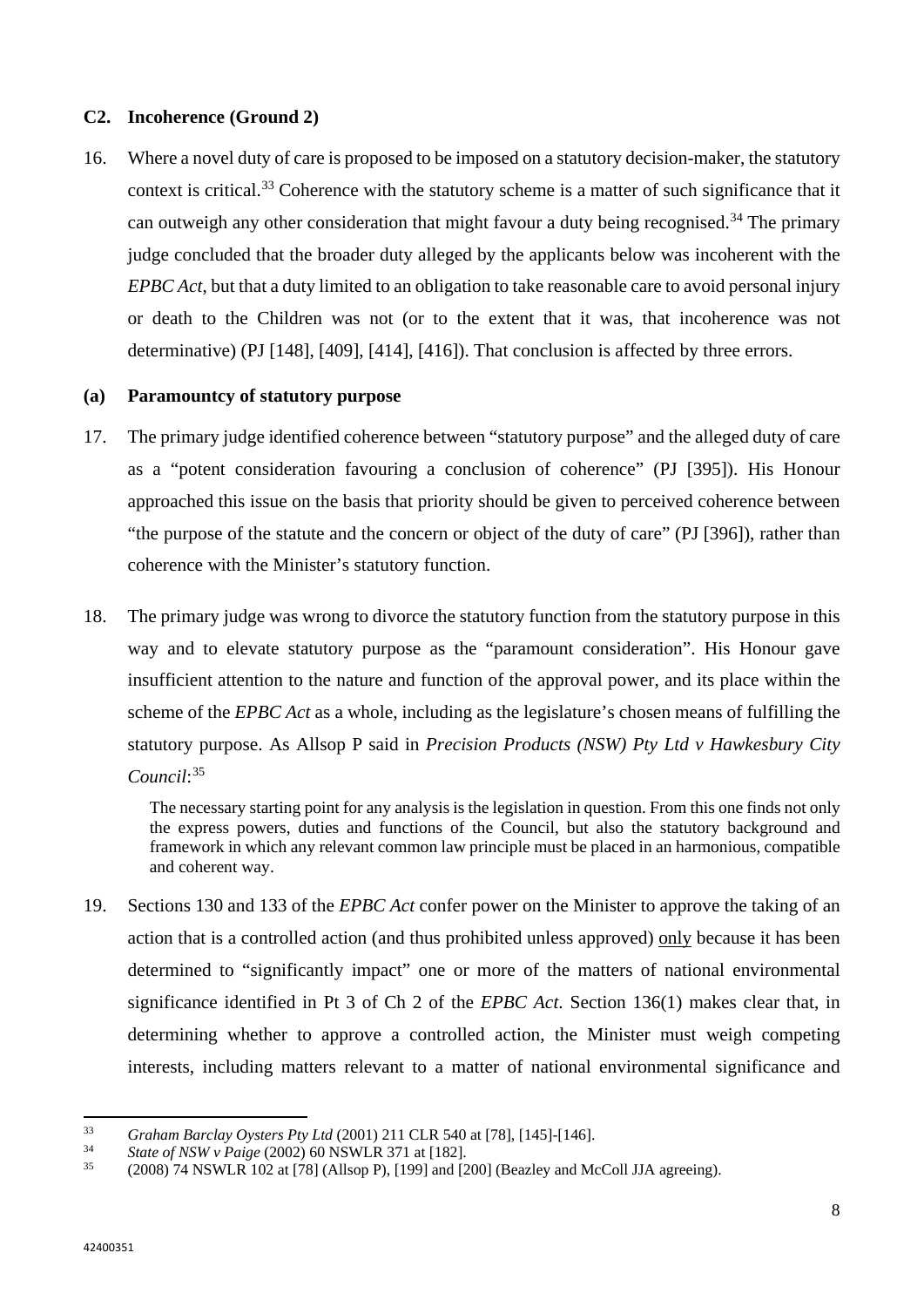"economic and social matters". The Minister is clearly empowered to approve a controlled action notwithstanding the impact that action will have on the relevant matters of national environmental significance. By mandating consideration of "economic and social matters" in addition to environmental matters, the approval power recognises that the Minister may need to address considerations that are in tension with each other, and to attempt to reconcile competing objectives including protecting "the environment, especially those aspects of the environment that are matters of national environmental significance" (s  $3(1)(a)$ ) and promoting ecologically sustainable development (s 3(1)(b)). The scheme of the *EPBC Act* makes the Minister responsible for balancing these competing interests and objectives in particular instances.

- <span id="page-10-1"></span>20. This is reflected in various features of the Act. Subsection 3(2)(a) provides that in order to achieve its objects, the *EPBC Act* "recognises an appropriate role for the Commonwealth in relation to the environment by focussing Commonwealth involvement on matters of national environmental significance and on Commonwealth actions and Commonwealth areas". The scheme for approval of controlled actions confirms that the focus of Commonwealth involvement in relation to the environment is not all aspects of the "environment" as defined in s 528, but the limited matters of national environmental significance identified in Pt 3, and the impacts of Commonwealth actions<sup>[36](#page-10-0)</sup> and of actions affecting Commonwealth areas. The *EPBC* Act provides for the protection of the "environment" only in specific circumstances: in relation to "nuclear action" (ss 21 to 22A), from Commonwealth action (s 28) or from an action in, or that will have a significant impact on the environment in, a "Commonwealth marine area" (ss 23-24A), the Great Barrier Reef Marine Park (ss 24B to 24C), "Commonwealth land" (ss 26- 27A) or a Commonwealth Heritage place outside the Australian jurisdiction (ss 27B and 27C).
- 21. Section 67 provides that the taking of an action that is prohibited by a provision of Pt 3, without approval under Pt 9, is a "controlled action". If a person proposes to take an action that they think may be a controlled action, they must refer the proposal to the Minister for a decision as to whether or not it is a controlled action: s 68(1). The Minister must decide whether an action the subject of a proposed referral is a controlled action, and which provisions of Pt 3 are controlling provisions for the action: s 75(1). Section 75(2) provides that, at the stage of determining whether a particular action is a controlled action, the Minister is obliged to consider only "adverse

<span id="page-10-0"></span> $36$ An "action" does not include a decision by (relevantly) a "Commonwealth agency" (s 524(b)), including a Minister (see definition of "Commonwealth agency" in s 528).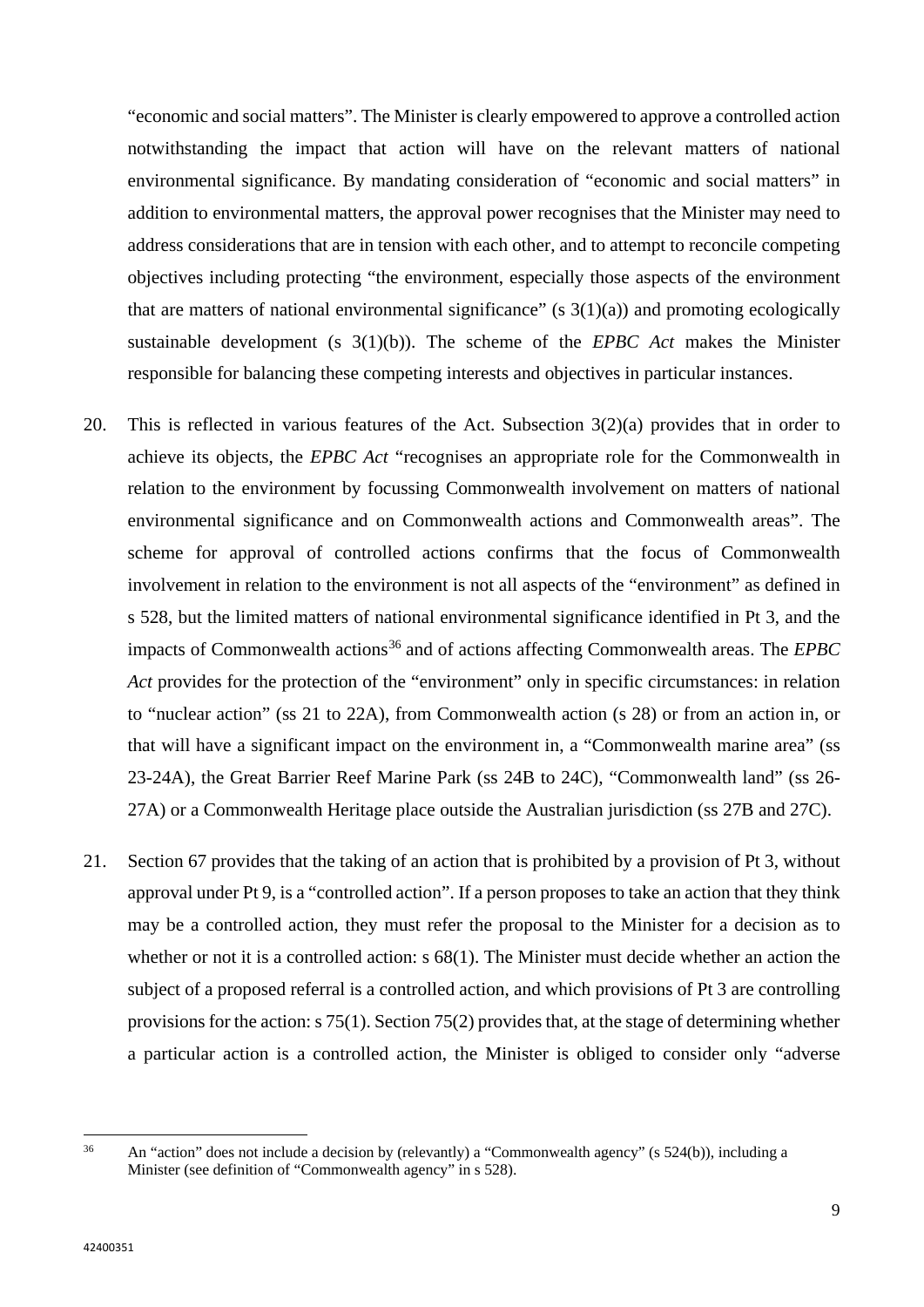impacts" of the action, and not "beneficial impacts". The task of bringing to bear both adverse and beneficial impacts is left to the final step of approval.

- 22. If an action is a controlled action, the relevant controlling provisions in Pt 3 prohibit the taking of the action unless an approval under Pt 9 is in operation. To inform the Minister's decision whether or not to approve the taking of a controlled action under Pt 9, the *EPBC Act* provides for various assessment processes. Each of the assessment processes is directed towards assessing the "relevant impacts" of a controlled action.<sup>[37](#page-11-0)</sup> Those are the impacts of the action on the matters protected by the controlling provisions: s 82(1). The report of the relevant assessment process must be taken into account by the Minister when deciding whether or not to approve a controlled action: s 136(2)(b)-(d). The scheme for assessment of referrals in relation to controlled actions thus confirms that, except in the limited circumstances referred to in paragraph 20 above, the focus of the *EPBC Act* is not all aspects of the "environment" as defined in s 528 (which is where a reference to the protection of people and communities is found), but the impacts upon particular matters of national environmental significance identified in Pt 3.
- <span id="page-11-1"></span>23. The full terms of s 3, and the scheme of the *EPBC Act* as a whole, therefore do not support the primary judge's finding that protection of people and communities is a purpose of the *EPBC Act* (PJ [158] and [405]). That is not surprising, for the approval provisions in Pt 9 are not engaged at all unless a proposal involves the taking of action that is prohibited by a provision of Pt 3, which concerns harm to matters of national environmental significance or harm to the environment in a Commonwealth area or from Commonwealth action. It is only where harm of that kind will occur that the Minister is called upon under ss 130 and 133 to make a decision that strikes a balance between competing interests and objectives. The primary judge's approach of identifying a single statutory purpose (being one that was not tied to a matter protected by Pt 3), and his Honour's assessment of the coherence of the posited novel duty of care against that singular purpose, involved error because it fundamentally mistook the purpose of the statutory scheme.

## **(b) Nature, scope and purpose of approval power**

24. In attempting to reconcile cases such as *Pyrenees Shire Council* and *Crimmins* with those cases where incoherence was an important factor in rejection of the alleged duty of care, the primary judge attributed no significance to the nature of the discretion involved in those cases (PJ [386]).

<span id="page-11-0"></span> $37$ See, for example, s  $47(4)$ .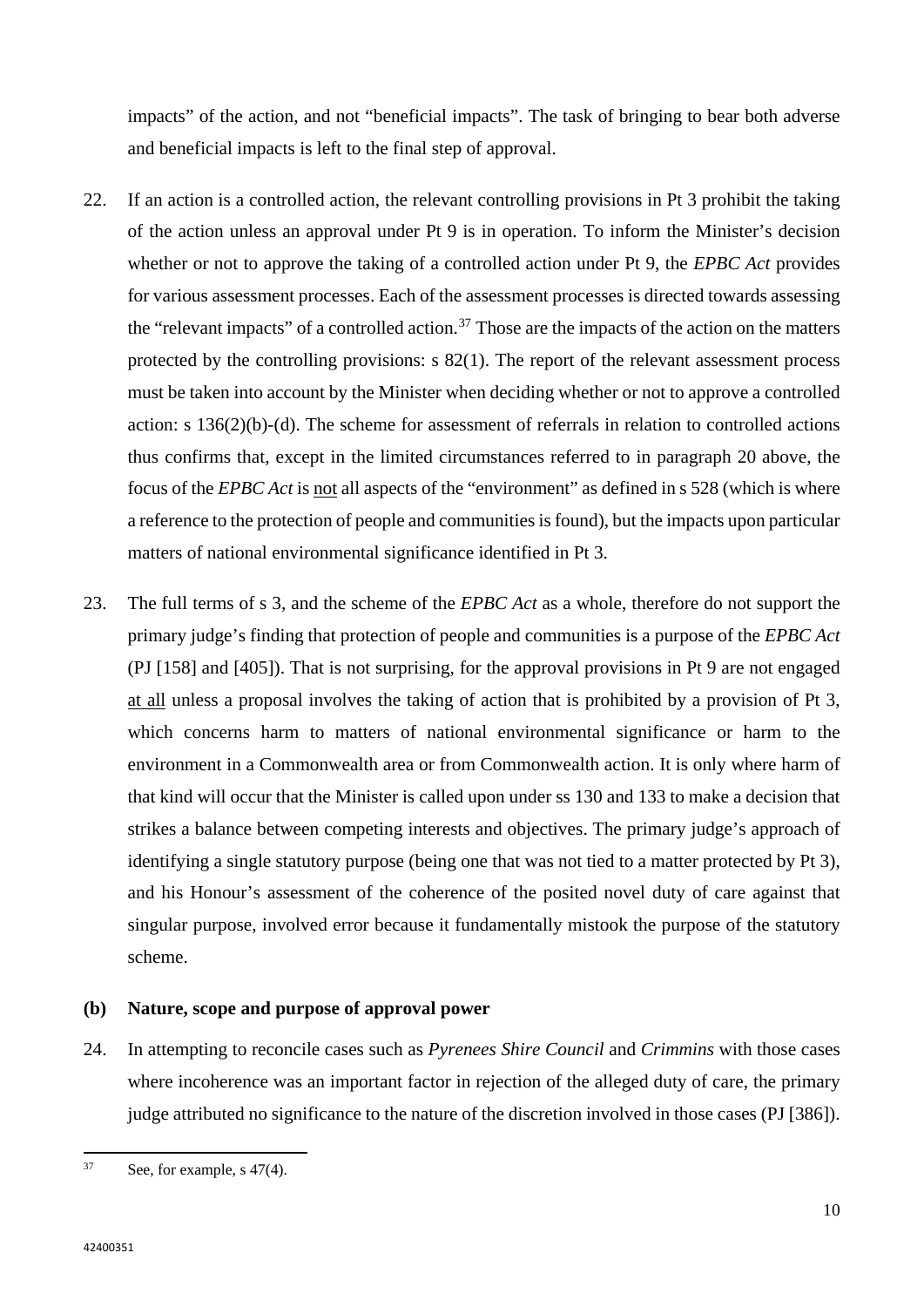Whilst accepting that a "discretion not to act is different to a discretion to act in a particular way", and that "the nature of the impairment upon the discretion may be different", the primary judge considered that these differences were not telling (PJ [386]). His Honour also dismissed the contention that the nature of the power exercised, the subject matter of that power and the statutory context required rejection of the alleged duty of care, because to distinguish this case on that basis involved descending into the "policy/operational" dichotomy (PJ [387]).

- 25. Contrary to the primary judge's approach, consideration of the nature of the approval power, including the requirement to balance competing public and private interests, was an important aspect of the coherence analysis which could not be avoided on the basis that it involved impermissible reliance on the "policy/operational" dichotomy. That follows because, s 136(1) having identified the mandatory (and permissible) considerations relevant to the exercise of the approval power, the *EPBC Act* leaves the balance to be struck to the Minister, who as explained above must weigh the competing interests "in the exercise of public power".<sup>[38](#page-12-0)</sup> The primary judge should have found that the imposition of a duty of care to avoid causing personal injury to Children would tend to "skew"[39](#page-12-1) resolution of the balancing exercise conferred by the legislature on the Minister, and "distort" the focus of the Minister's statutory task.<sup>[40](#page-12-2)</sup> The primary judge recognised that this was the case in relation to the alleged duty to avoid property damage and pure economic loss (PJ [416]). His Honour should have found that the same incoherence arises from the posited duty to take reasonable care to avoid personal injury to the Children (PJ [414]).
- 26. Contrary to his Honour's reasoning at PJ [391]-[394], *Alec Finlayson Pty Ltd v Armidale City Council*<sup>[41](#page-12-3)</sup> is not relevantly analogous. In exercising the approval power at issue in that case, the Council had an express duty to take into consideration whether the land to which the application related was "unsuitable" for the particular development by reason of it being, or being likely to be, "subject to flooding, tidal inundation, subsidence, slip or bush fire *or to any other risk*".[42](#page-12-4) There was thus a clear statutory foundation for the notion that the safety of persons directly affected by the decision was a mandatory consideration. *Alec Finlayson* therefore involved a discretionary power to permit an activity in circumstances where the statute required

<span id="page-12-0"></span><sup>38</sup> <sup>38</sup> *MM Constructions (Aust) Pty Ltd v Port Stephen Council (No 7)* (2012) 191 LGERA 292 (*MM Constructions*) at [98] (Allsop P), Basten JA at [203] and Bergin CJ in Eq at [229] agreeing.

<span id="page-12-1"></span><sup>39</sup> *MM Constructions* (2012) 191 LGERA 292 at [98] (Allsop P), Basten JA at [203] and Bergin CJ in Eq at [229] agreeing.

<span id="page-12-3"></span>

<span id="page-12-2"></span><sup>40</sup> *Crimmins* (1999) 200 CLR 1 at [292] (Hayne J). 41 (1994) 51 FCR 378 (*Alec Finlayson*). Affirmed on appeal: *Armidale City Council v Alec Finlayson Pty Ltd*  [1999] FCA 330.

<span id="page-12-4"></span><sup>42</sup> *Alec Finlayson* (1994) 51 FCR 378 at 401B-D. See also at 402B-C.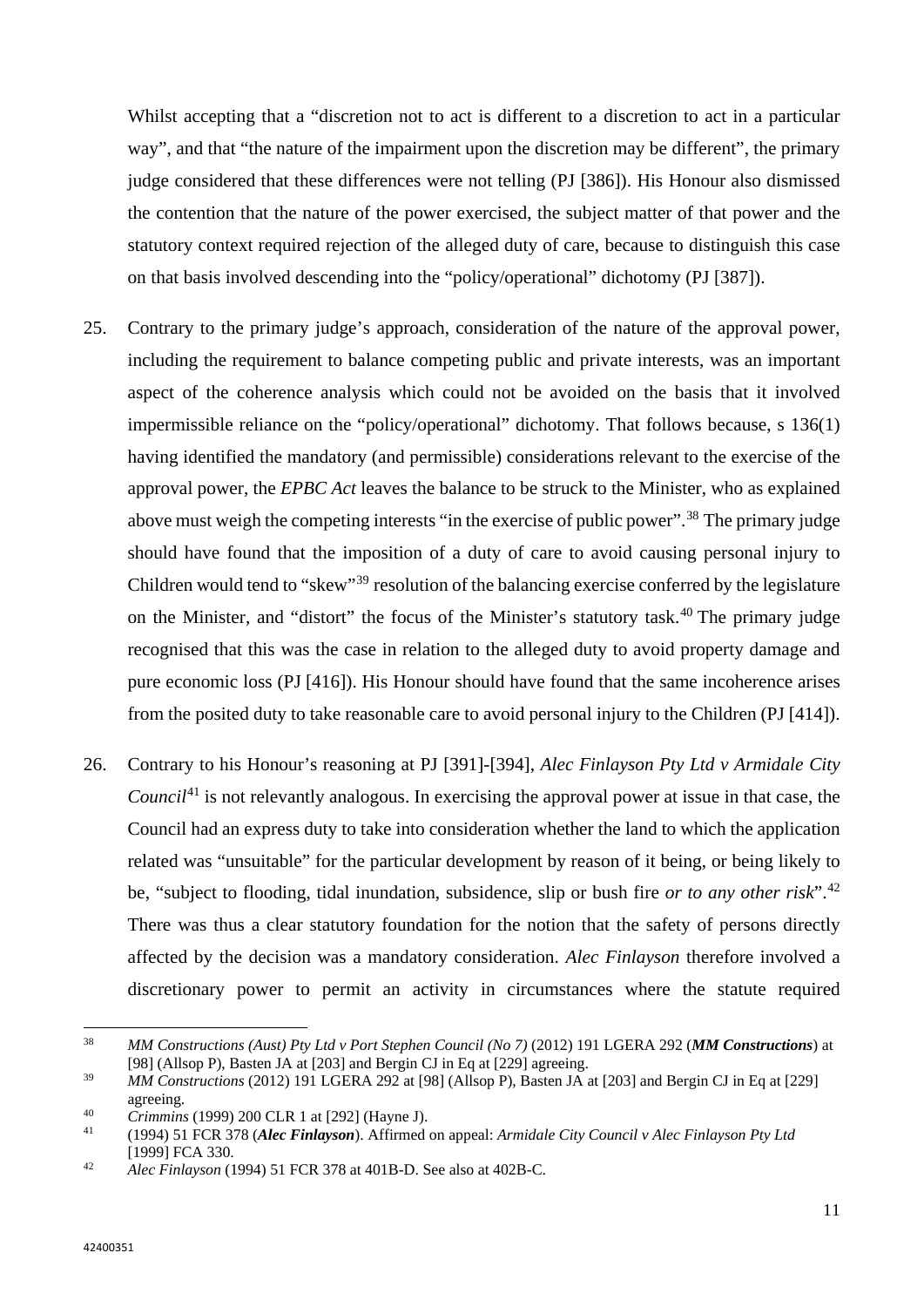consideration of the safety of the very persons to whom the duty of care was found to be owed. That meant that the common law duty was coherent with the statutory duty in a similar way to *Pyrenees Shire Council*, where the inspection powers of the council building inspector were protective of the same class of person to whom the common law duty was owed. Ultimately, those cases emphasise the need to consider all relevant aspects of the particular statutory power, including its nature, purpose and place within the scheme of the legislation. They do not support the approach adopted by the primary judge of treating perceived consistency with statutory purpose as decisive, with little or no consideration of statutory function.

#### **(c) Human safety is not a mandatory consideration**

- 27. Without reference to any authority, the primary judge found that "Parliament may be assumed to have intended that in the performance of the powers and functions conferred by it, reasonable care will be taken to avoid endangering the safety of humans" (PJ [399]). His Honour reasoned that the preservation of human safety and the avoidance of personal injury were societal priorities of such magnitude that it was unlikely they would "not be reflected and accommodated in any statutory scheme which provided a statutory authority the capacity to carry out functions which could endanger human safety" (PJ [398]). Thus, "[u]nless legislation has identified considerations which are to take priority over human safety or which are to compromise the natural priority that attends human safety, Parliament may be taken to have intended that the priority given to safety by the community is reflected in the statutory scheme it has created" (PJ [399]). That reasoning suggests that the protection of human safety is to be implied as a mandatory consideration in every case where the exercise of a power may have even an indirect effect on human safety (even if the legislative scheme is not directed to preventing any such effect), unless that implication is positively excluded. No authority supports the existence of default mandatory considerations of that kind. Applying that default approach, his Honour concluded that there was nothing to suggest that in the *EPBC Act* "the priority usually given to the need to take reasonable care to avoid endangering the safety of humans" had "not found its natural place in the intended statutory balance as a relevant consideration deserving at least elevated weight" (PJ [402]).
- 28. The finding that human safety was a "relevant mandatory consideration in relation to a controlled action which may endanger human safety" (PJ [404]) was expressly not founded on any of the specified considerations in s 136 of the *EPBC Act*. Thus while the Act mandates consideration of "social matters" in s 136(1)(b), his Honour held that "human safety" sits outside this concept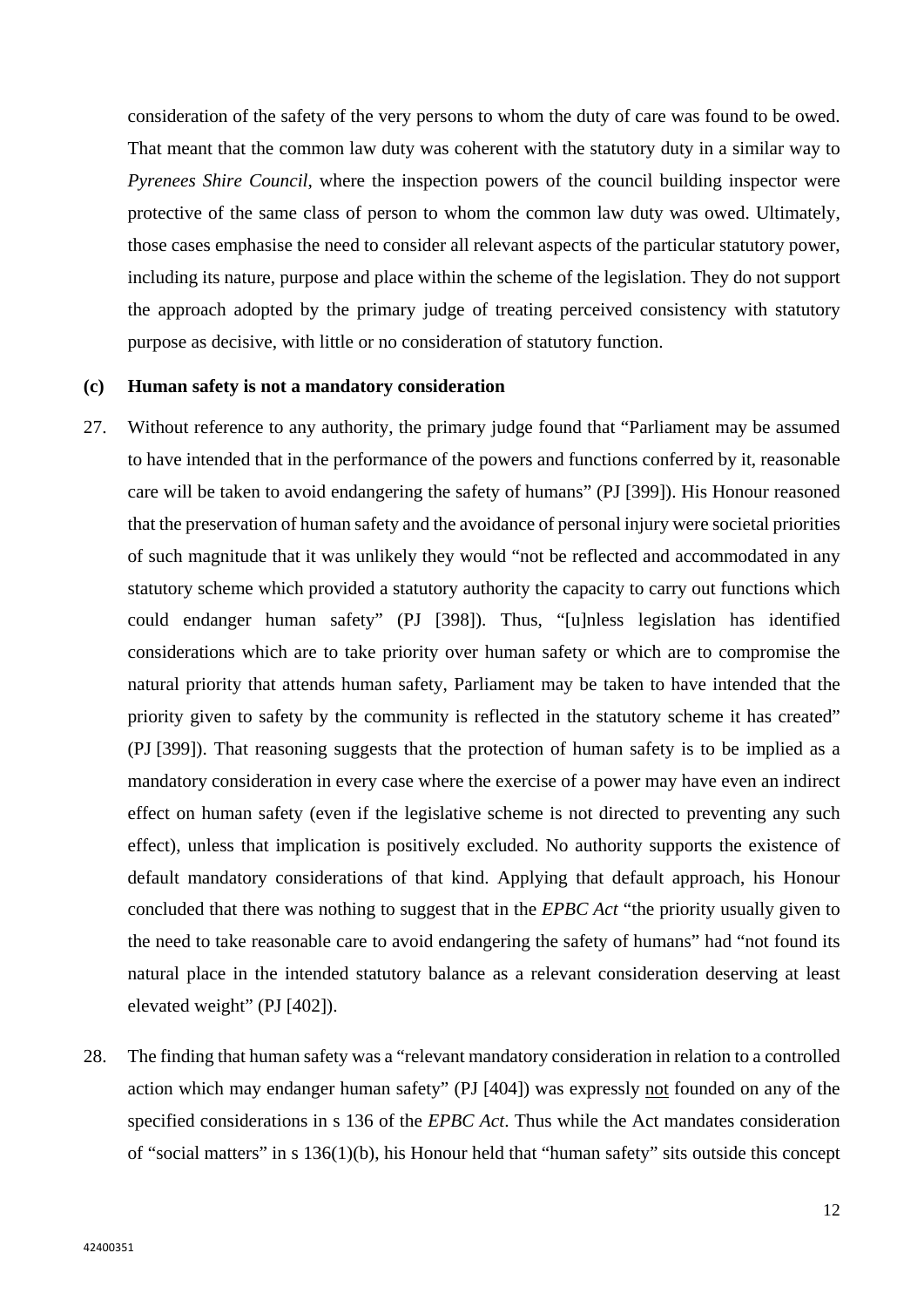and outside s 136(1) altogether (PJ [406]). Despite that fact, his Honour concluded that, faced with a controlled action which poses a real risk to the safety of members of the Australian community, the Minister "may be expected to give at least elevated weight to the need to take reasonable care to avoid that risk of harm" (PJ [407]). That is so even though the reason that the relevant action is "controlled action" may have nothing whatsoever to do with human safety.

- 29. The reasoning above was critical to the primary judge's conclusion that the posited duty of care "would be in harmony with the statutory scheme in relation to the need to protect the safety of humans" (PJ [408]), to his conclusion that such a duty did not give rise to any "process-based impairment" upon the exercise of the statutory power under ss 130 and 133 of the *EPBC Act* (PJ [409]), and to his conclusion that, even if such impairment was made out, it was "outweighed by the consistency between statutory purpose and the duty of care in relation to the avoidance of personal injury to the Children": PJ [409]. All of those conclusions were erroneous, because the primary judge should not have found that human safety was a mandatory relevant consideration under ss 130 and 133 of the *EPBC Act* at all, let alone a consideration to which special priority or elevated weight must be given. That is so for four reasons.
- 30. First, the primary judge's approach inverts the proper process of statutory construction. His Honour made an *a priori* assumption about the preservation of human safety being both a mandatory consideration and a matter of priority concern or elevated weight. The exercise of construction was then performed as a search for contrary intention displacing that default assumption. That approach is erroneous. The mandatory considerations for decisions under ss 130 and 133 can only properly be identified from the text, context and purpose of the *EPBC*  Act.<sup>[43](#page-14-0)</sup> Yet those matters provide no sound basis for the conclusion that human safety is a mandatory consideration, let alone one required to be given elevated weight. The fact that the *EPBC Act* deals directly with human safety in only isolated respects (in s 193(1)), and not in the way found by the primary judge, tells against the conclusion reached by the primary judge rather than in favour of it: contra PJ [403].
- 31. The primary judge's reasoning overlooks or ignores the fact that the only reason there is any occasion for the Minister to make an approval decision under ss 130 and 133 of the *EPBC Act* with respect to the Extension Project is because it has been determined to be a "controlled action"

<span id="page-14-0"></span> $43$ <sup>43</sup> *Minister for Aboriginal Affairs v Peko-Wallsend Ltd* (1986) 162 CLR 24 (*Peko-Wallsend*) at 40 (Mason J).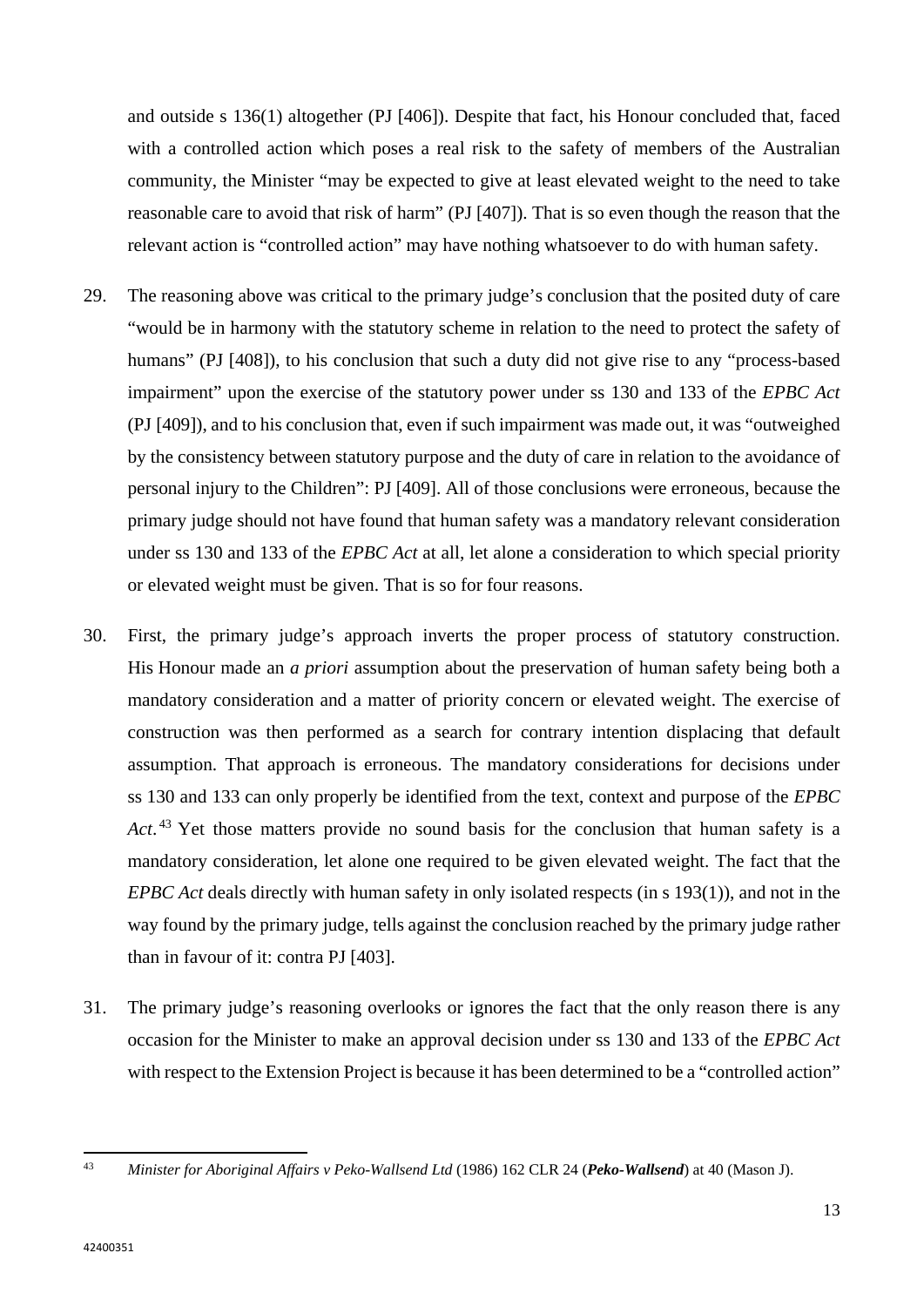under s 75 of that Act.<sup>[44](#page-15-0)</sup> That determination was solely because of impacts the project may have on listed threatened species and ecological communities (pursuant to ss 18 and 18A) and on a water resource (ss 24D and 24E). That is, the need for approval of the Extension Project under the *EPBC Act* is unrelated to any potential impact of GHG emissions or any potential contribution those emissions may make to a risk of personal injury to the Children. As a matter of statutory construction, it is very difficult to see how a matter that has no bearing on whether approval is required must be given elevated weight in the approval process in the event that approval happens to be required for unrelated reasons.

- 32. Secondly, s 136 expressly identifies the considerations that are relevant under ss 130 and 133. It is true, as Mason J stated in his classic judgment in *Peko-Wallsend*, that "[i]f the statute expressly states the considerations to be taken into account, it will often be necessary for the court to decide whether those enumerated factors are exhaustive or merely inclusive".<sup>[45](#page-15-1)</sup> But here, s  $136(5)$ makes that task very straightforward, by expressly requiring the Minister not to consider any matters that the Minister is not "required or permitted" by Div 1 of Pt 9 to consider. The effect is to make Div 1 of Pt 9 of the *EPBC Act* a "closed system".[46](#page-15-2) To imply a mandatory requirement to consider human safety into that closed system is contrary to the express prohibition in s 136(5).
- 33. Thirdly, and relatedly, the primary judge was wrong to construe the expression "economic and social matters" in s 136(1)(b) as excluding matters relating to human safety (PJ [406]). Section 136(1) identifies the "broad categories of consideration"<sup>[47](#page-15-3)</sup> to which the Minister was required to turn her mind, which unsurprisingly commence with matters relevant to any matter protected by a provision of Pt 3 that is a controlling provision for the controlled action (meaning that the approval decision must address the possible harms to the particular matters protected by Pt 3 that provide the reason why approval is required at all). However, neither s 136(1)(a) nor (b) deal, at a level of detail, with particular matters that the Minister is required to consider. In particular, which "social or economic" matters are relevant in relation to a particular controlled action is left to the Minister to decide.<sup>[48](#page-15-4)</sup> Section 136(2) sets out the things that the Minister must

 $\overline{a}$ 

<span id="page-15-1"></span><span id="page-15-0"></span>

<sup>44</sup> See, in evidence below, Court Book Doc 73, p 1480. 45 *Peko-Wallsend Ltd* (1986) 162 CLR 24 at 39, applied in *Plaintiff S156/2013 v Minister for Immigration* (2012) 254 CLR 28 at [41] (French CJ, Hayne, Crennan, Kiefel, Bell and Keane JJ).

<span id="page-15-2"></span><sup>46</sup> *Tarkine National Coalition Inc v Minister for the Environment* (2015) 233 FCR 254 (*Tarkine National Coalition*) at [28] (Jessup J, Kenny and Middleton JJ substantially agreeing).

<span id="page-15-3"></span><sup>47</sup> *Tarkine National Coalition* (2015) 233 FCR 254 at [25] (Jessup J, Kenny and Middleton JJ substantially agreeing).

<span id="page-15-4"></span><sup>48</sup> *Tarkine National Coalition* (2015) 233 FCR 254 at [25] and [45] (Jessup J, Kenny and Middleton JJ substantially agreeing). See also *Blue Wedges Inc v Minister for Environment, Heritage and the Arts* (2008) 167 FCR 463 (*Blue Wedges Inc*) at [115].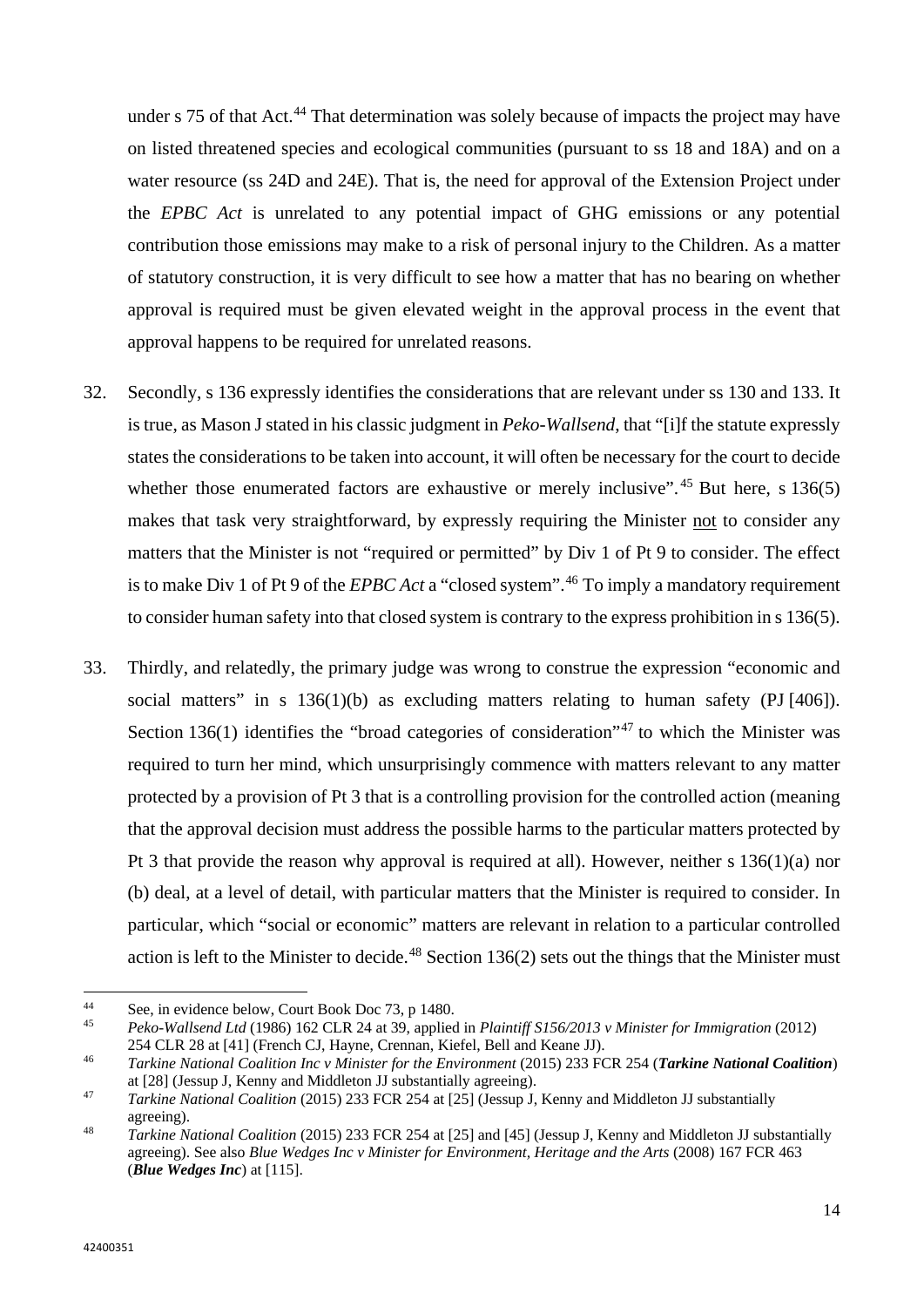"take into account" in considering the matters identified in s 136(1), including: the principles of ecologically sustainable development  $(s 136(2)(a))$ , the assessment report relating to the action  $(s 136(2)(b))$  and any other information the Minister has on the relevant impacts of the action (s 136(2)(e)). Those matters do not necessarily include anything about human safety. However, the ordinary meaning of the word "social" includes matters relating to society, which is broad enough to encompass matters of human safety. That is why human safety is a matter that the Minister may choose to consider when deciding whether or not to approve the taking of a controlled action.<sup>[49](#page-16-0)</sup> But the statutory scheme is quite inconsistent with the conclusion that that is an unstated mandatory consideration.

- 34. Fourthly, as explained in paragraphs [20](#page-10-1) to [23](#page-11-1) above, the primary judge's reliance on the specification of the "protection of the environment" as an object of the *EPBC Act* in s 3(1)(a), together with the inclusive reference to "people and communities" in the definition of "environment" in s 528 (PJ [158] and [405]), falls well short of supporting the contrary conclusion. Indeed, ss 3(1)(a) and 3(2)(a) make clear that an object of the *EPBC Act*, and the focus of the Commonwealth's role, is limited to the protection of the particular matters identified in Pt 3.
- 35. Once it is appreciated that human safety is neither a mandatory consideration nor a matter that is required to be given special weight, the primary judge's conclusion that the alleged duty of care was in harmony with the statutory scheme and would not "distort the Minister's discretion or skew the intended statutory balance" cannot stand: see PJ [407] and [408]. To the contrary, the duty of care would require elevated weight to be given to matters that the Minister otherwise would not be required to be considered at all when making decisions under the *EPBC Act*.
- 36. The imposition of a duty of care on the Minister in exercising the power of approval also distorts the statutory scheme in other respects. One is that it introduces, through the framework of the common law duty, common law standards of foreseeability. That is at odds with the *EPBC Act's* carefully defined standards of causation in characterising whether actions have an "impact" of the relevant kind: ss 82, 136(2)(e), 527E.<sup>[50](#page-16-1)</sup> According to the statutory definition in s 527E(1)(b),

l

<span id="page-16-0"></span><sup>49</sup> *Tarkine National Coalition* (2015) 233 FCR 254 at [25] and [45] (Jessup J, Kenny and Middleton JJ substantially agreeing). See also *Blue Wedges Inc* (2008) 167 FCR 463 at [115].

<span id="page-16-1"></span><sup>50</sup> See consideration in *Australian Conservation Foundation Inc* (2017) 251 FCR 359 at [53], [58]-[59].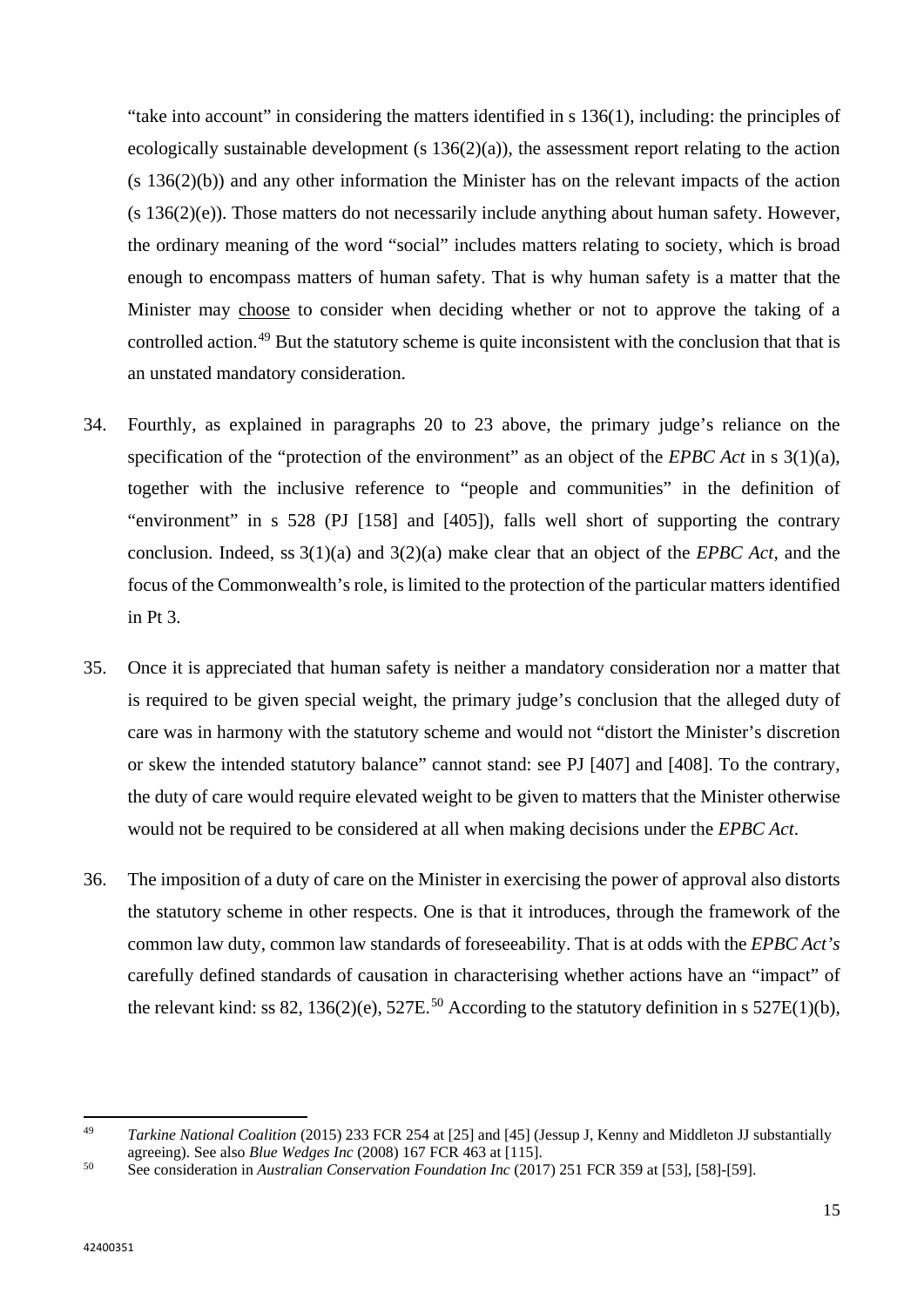an event that is an "indirect consequence" of an action is only an "impact" of that action if the action is a "substantial cause" of that event.

- 37. Another example of incoherence with the statutory scheme is the limited nature of the Minister's power to impose conditions on approval. Pursuant to s 134 the Minister may impose a condition of approval if it is "necessary or convenient" for, *inter alia*, protecting a matter protected by a provision of Pt 3 for which the approval has effect (s 134). The Minister has no power to impose conditions directed to the prevention of physical harm being caused to the Children (cf PJ [501] and [503]). This is a further indication that the primary judge erred. It also signifies a distortion of the task that the legislature intended the Minister to perform, which was to use conditions on approval to protect matters for which an approval has effect under Pt 3, rather than to attempt to comply with a duty to take reasonable care not to cause harm to Children. Similar points can be made about the limits on the Minister's powers under ss 143 (variation of conditions), 144 (suspension of approval) and 145 (revocation of approval).
- 38. Finally, and fundamentally, the posited duty distorts the discretionary evaluation required to be undertaken by the Minister under s 136. The Minister carries the statutory responsibility of weighing adverse and beneficial impacts of a proposed action, by reference to specified criteria that may be in tension. The *EPBC Act* does not dictate the outcome (except where it does so explicitly<sup>[51](#page-17-0)</sup>), or give any preference to particular considerations. It proceeds on the implicit basis that, except in the case of particular actions that it expressly provides cannot be approved, an action which has a significant impact on matters protected by Pt 3 may nevertheless be allowed to proceed, if the Minister decides that is appropriate. To interpose on that decision-making a duty to take reasonable care not to approve an action that may contribute (even in a tiny way) to a risk of physical harm to the Children is to give decisive priority to a factor not even mentioned in the statute. The respondents' case at trial went further – the application for a *quia timet* injunction was premised on the notion that, if the duty of care existed, any decision to approve the Extension Project would necessarily amount to a breach of that duty. It is unclear if the primary judge accepted that this must necessarily follow, but at a minimum the common law duty of care puts pressure on the Minister to refuse approval, to avoid the risk of civil damages. The distortion of the decision-making process that the *EPBC Act* creates is obvious. The tendency for common law duties of care to produce such a "defensive state of mind" is well

 $\overline{a}$ 

<span id="page-17-0"></span><sup>51</sup> See ss 137-140A.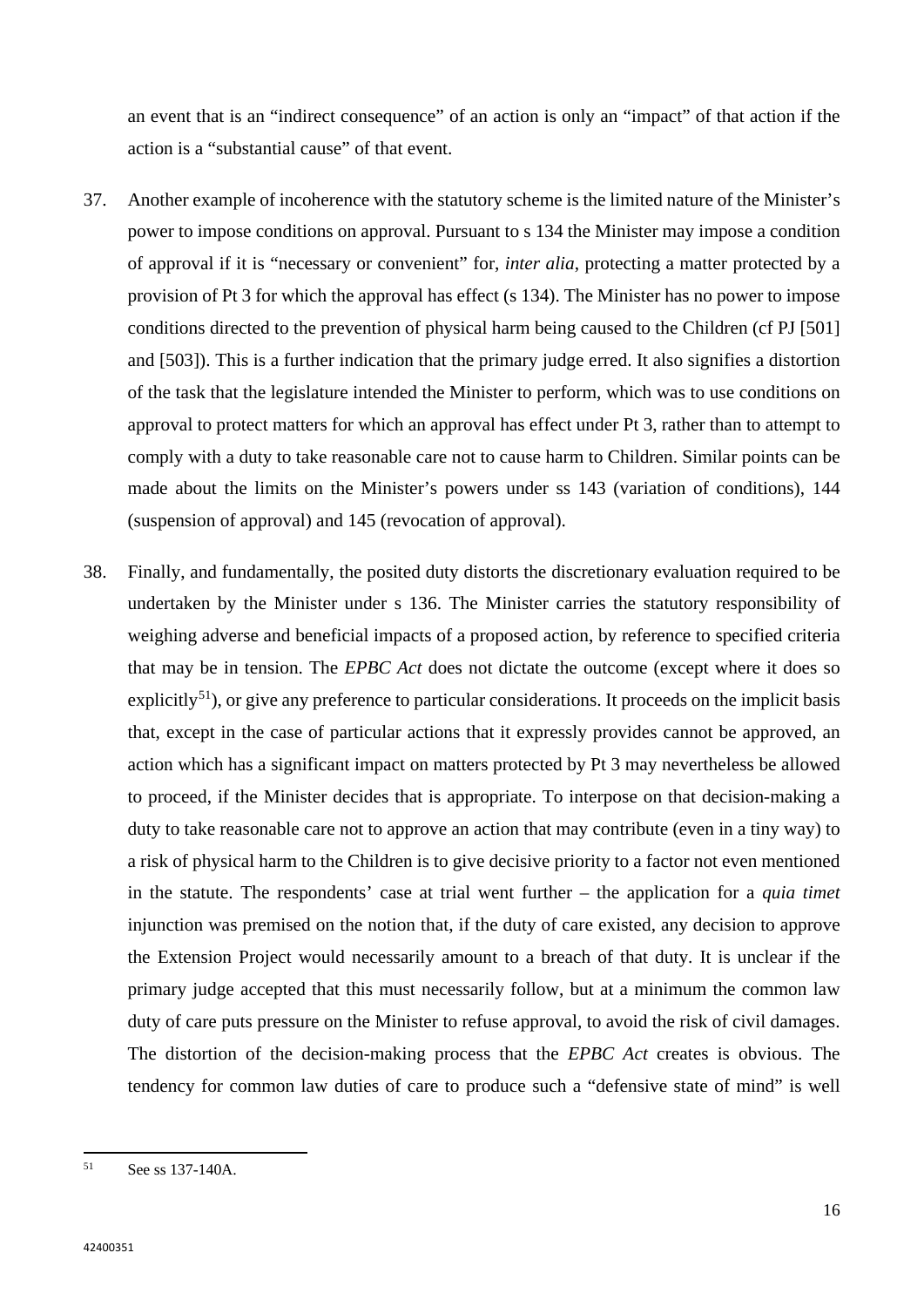recognised. [52](#page-18-0) For those reasons, the duty of care recognised by the primary judge was not coherent with the *EPBC Act*.

# **C3. Reasonable Foreseeability (Ground 3(A) and (B))**

- 39. The primary judge held that the reasonable foreseeability of injury to the Children that would result from the "increased global average surface temperature brought about by the combustion of the coal which the Minister's approval would facilitate" is a salient feature that strongly supports recognition of the posited duty of care (PJ [247], [257] and [490]). In the unusual circumstances of this case, where relief was sought prior to breach or damage having occurred, the question of what is required for harm of a particular kind to be reasonably foreseeable assumes particular significance.
- 40. The primary judge repeatedly emphasised (eg PJ [192] and [251]) that "the term 'reasonably foreseeable' is not, in itself, a test of 'causation'".[53](#page-18-1) In one sense that is true. But the inquiry as to whether a harm is reasonably foreseeable is an inquiry that necessarily has a causal element, as a more complete statement of the relevant inquiry immediately reveals. As Mason J put it in *Wyong Shire Council v Shirt*, "a duty of care arises on the part of a defendant to a plaintiff when … a reasonable man in the defendant's position would foresee that carelessness on his part may be likely to cause damage to the plaintiff."<sup>[54](#page-18-2)</sup> Such a notion is at the heart of the concept of neighbourhood articulated by Lord Atkin in *Donoghue v Stevenson.* [55](#page-18-3) The primary judge acknowledged (PJ [194]) that "it is necessary to consider whether the steps in the chain of events asserted by the applicants, individually or collectively, by reason of the complexity of their interactions or otherwise, deny reasonable foreseeability".[56](#page-18-4) But he did not focus on the fact that what needs to be foreseeable is that the Minister's act is likely to cause the identified harm (as opposed to making a "tiny" contribution to the conditions that, together with millions of other acts of actors around the globe, might cause that harm unless mitigated by countervailing global action).

<span id="page-18-0"></span><sup>52</sup> <sup>52</sup> See *X v State of South Australia (No 3)* (2007) 97 SASR 180 at [18], [178], [180].

<span id="page-18-1"></span><sup>53</sup> *Chapman v Hearse* (1961) 103 CLR 112 at 122 (The Court).

<span id="page-18-2"></span><sup>54</sup> (1980) 146 CLR 40 (*Shirt*) at 44 (emphasis added). See also *Crimmins* (1999) 200 CLR 1 at [72] (McHugh J); *Shirt v Wyong Shire Council* [1978] 1 NSWLR 631 at 639–640 (Glass JA); *Seltsam v McNeill* [2006] NSWCA 158 (*Seltsam*) at [38] (Bryson JA).

<span id="page-18-3"></span> $\begin{array}{c} 55 \\ 56 \end{array}$  [1932] AC 562 at 580.

<span id="page-18-4"></span>See also the terms of the declaration made by the primary judge: the Minister has a duty to take reasonable care to "avoid causing personal injury or death" to the Children.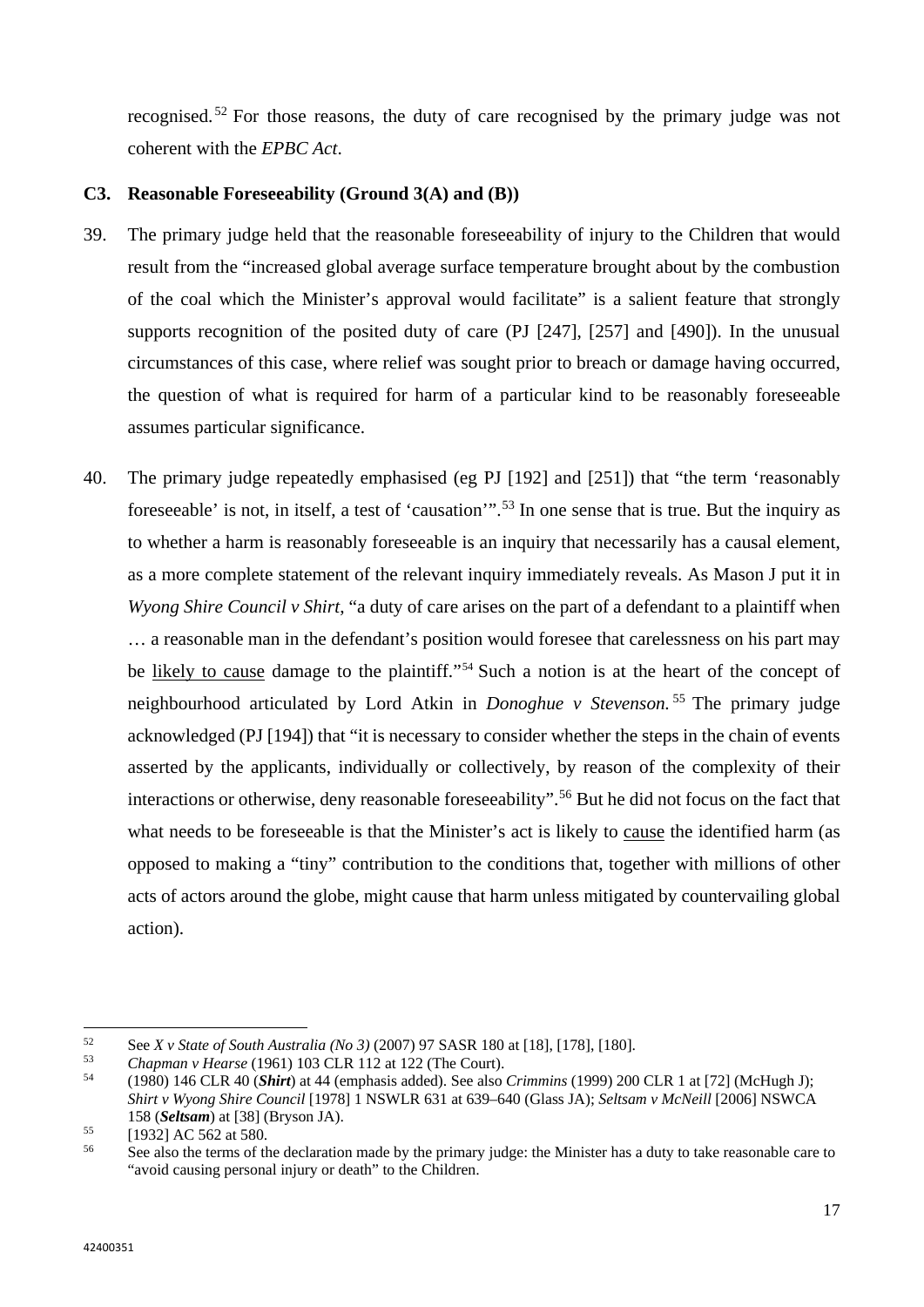- 41. The primary judge had evident difficulty articulating on the facts how it was reasonably foreseeable that the act of granting approval for the Extension Project would cause  $CO<sub>2</sub>$ emissions that were likely to cause personal injury to the Children. This is not unsurprising given that the "'diffuse and disparate' origin, [and] 'lagged and latticed' effect" of climate change is notorious.[57](#page-19-0) His Honour accepted that he was "unable to say that the evidence … demonstrates the extent, if any, that a fractional increase in average global temperature of the kind in question poses any additional risk of harm to the Children" (PJ [83] (emphasis added)). His Honour also stated that "the prospective contribution to the risk of exposure to harm made by the approval of the extraction of [this] coal … may fairly be described as tiny" (PJ [253]). While the second finding is impossible to reconcile with the first, and problematic in its own right for that reason, it is telling that this is as far as the evidence before the Court could go. Those findings should have been fatal to the respondents' case.
- 42. The primary judge reasoned that, despite these findings, a risk of injury flowing from a defendant's action need only be "real" to be reasonably foreseeable and that it is no barrier to the existence of a duty of care that the probability of injury occurring is "remote", or even "infinitesimal", <sup>[58](#page-19-1)</sup> provided it is "not far-fetched or fanciful" <sup>[59](#page-19-2)</sup> (PJ [187], [251]-[252]). In reaching these conclusions his Honour drew on statements of Mason J in *Shirt* at 44-45. There are persuasive judicial statements that his Honour's observations in that case unduly attenuated the reasonable foreseeability test.<sup>[60](#page-19-3)</sup> Here, they seem to have led the primary judge to ignore the difference between: (i) a case where it is possible to foresee that a particular action or inaction may combine with other circumstances to cause harm; and (ii) a case where it is not possible to predict whether a defendant's action or inaction will make any difference at all to whether harm will arise. To adopt the primary judge's language (from PJ [194]), in the former case it is possible to foresee a "causal chain" that is contingent on the occurrence of other events in addition to the defendant's action or inaction (though of course, if those contingencies become too complex, the

 $\overline{a}$ 

<span id="page-19-0"></span><sup>57</sup> Hon Helen Winkelmann, Susan Glazebrook and Ellen France, "Climate Change and the Law" (Paper prepared for the Asia Pacific Judicial Colloquium, held in Singapore, 28–30 May 2019) at [109], quoting DA Kysar "What Climate Change Can Do About Tort Law" (2011) 41 *Environmental Law* 1 at 4.

<span id="page-19-1"></span><sup>58</sup> *Overseas Tankship (UK) Ltd v Miller Steamship Co Pty (The Wagon Mound (No 2))* [1967] 1 AC 617 at 642 (Lord Reid), discussing *Bolton v Stone* [1951] AC 850.

<span id="page-19-2"></span><sup>59</sup> *Shirt* (1980) 146 CLR 40 at 46 (Mason J).

<span id="page-19-3"></span><sup>60</sup> See *Tame v New South Wales* (2002) 211 CLR 317 (*Tame*) at [103]-[108] (McHugh J), [331] (Callinan J); *Swain v Waverley Municipal Council* (2005) 220 CLR 517 (*Swain*) at [79]-[80] (Heydon J). See also *Julia Farr Services Inc v Hayes* [2003] NSWCA 37 at [3] (Spigelman CJ); *University of Wollongong v Mitchell* [2003] NSWCA 94 at [27] (Meagher JA); *O'Leary v Oolong Aboriginal Corp Inc* [2004] NSWCA 7 at [12] (Spigelman CJ); *Caltex Refineries (Qld) Pty Ltd v Stavar* (2009) 75 NSWLR 649 at [65] (Allsop P).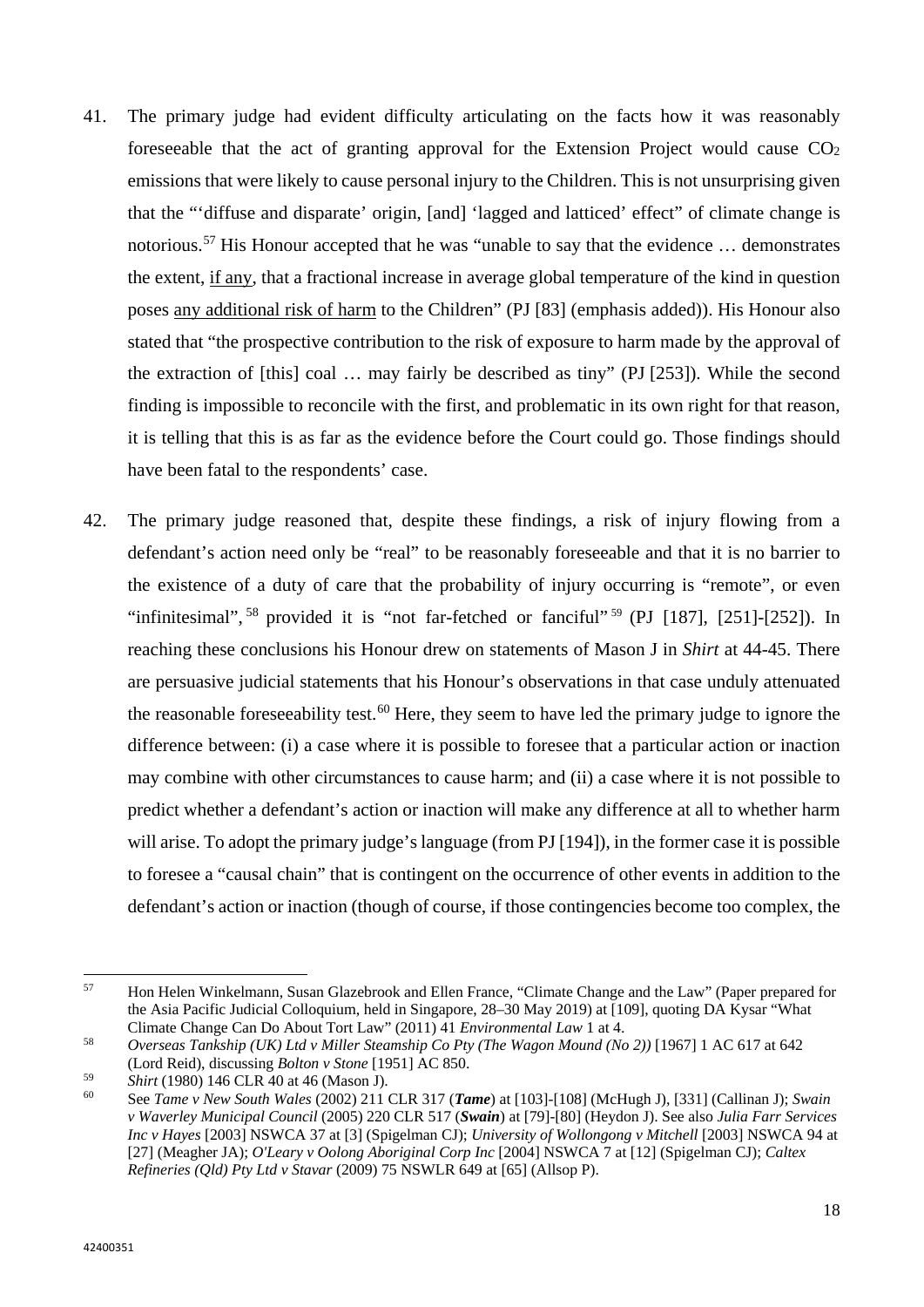risk of harm may be too remote to be "real"). In the latter case, by contrast, there is no foreseeable causal connection between a defendant's action or inaction and the harm.

- 43. In *The Wagon Mound (No 2)*, for example, which is a case that has itself been criticised for unduly relaxing the test of reasonable foreseeability,  $61$  it was: (i) very unlikely that furnace oil carelessly leaked into Sydney Harbour from the defendant's ship would be ignited by some flammable material floating in the water being hit by a hot piece of metal that fell on it during some welding and would thus destroy the plaintiff's ships and wharf; $62$  but (ii) nonetheless it would have been foreseeable to a person in the position of the defendant that the careless leaking of furnace oil was a necessary pre-condition of such damage (for ignition could not occur without it). [63](#page-20-2) That kind of foreseeability analysis does not support the notion that a risk of harm that exists whether or not the Extension Project proceeds (such that the basic element of "but for" causality is missing<sup>[64](#page-20-3)</sup>), being a risk of harm that the evidence does not establish would be increased at all by any additional GHG emissions from the Extension Project, is nevertheless foreseeable risk of harm that may be caused by approving that Project.
- 44. Two explanations were given by the primary judge for his contrary conclusion (without any clear indication as to whether they are truly alternatives). His Honour said:
	- (a) *First*, it is foreseeable that the total accumulation of  $CO<sub>2</sub>$  emissions exposes the Children to a risk of harm, and the Extension Project emissions (being some 100Mt of CO2 emissions) will make a material contribution to the accumulated emissions (PJ [83]).
	- (b) *Second*, the risk of harm to the Children caused by climate change does not increase linearly as  $CO<sub>2</sub>$  emissions accumulate, rather "there is a risk  $\ldots$  as the global average surface temperature increases from  $2^{\circ}C$  to  $3^{\circ}C$  above the pre-industrial level, that a 'tipping cascade' will trigger a 4°C Future World trajectory" (PJ [84]). Having regard to this "heightened realm of risk in prospect" an additional 100 Mt of  $CO<sub>2</sub>$  emissions is

<span id="page-20-0"></span><sup>61</sup> <sup>61</sup> *Tame* (2002) 211 CLR 317 at [104] (McHugh J, with whom Callinan J agreed at [331]); *Swain* (2005) 220 CLR 517 at [79] (Heydon J).

<span id="page-20-1"></span> $^{62}$  [1967] 1 AC 617 at 632-633.

<span id="page-20-2"></span> $^{63}$  [1967] 1 AC 617 at 643B-D.<br> $^{64}$  As has been observed in a ral

<span id="page-20-3"></span>As has been observed in a related context, "the law tampers with the 'but for' test of causation at its peril": *Sienkiewicz v Greif (UK) Ltd* [2011] 2 AC 229 (*Sienkiewicz*) at [186] (Lord Brown of Eaton-under-Heywood JSC).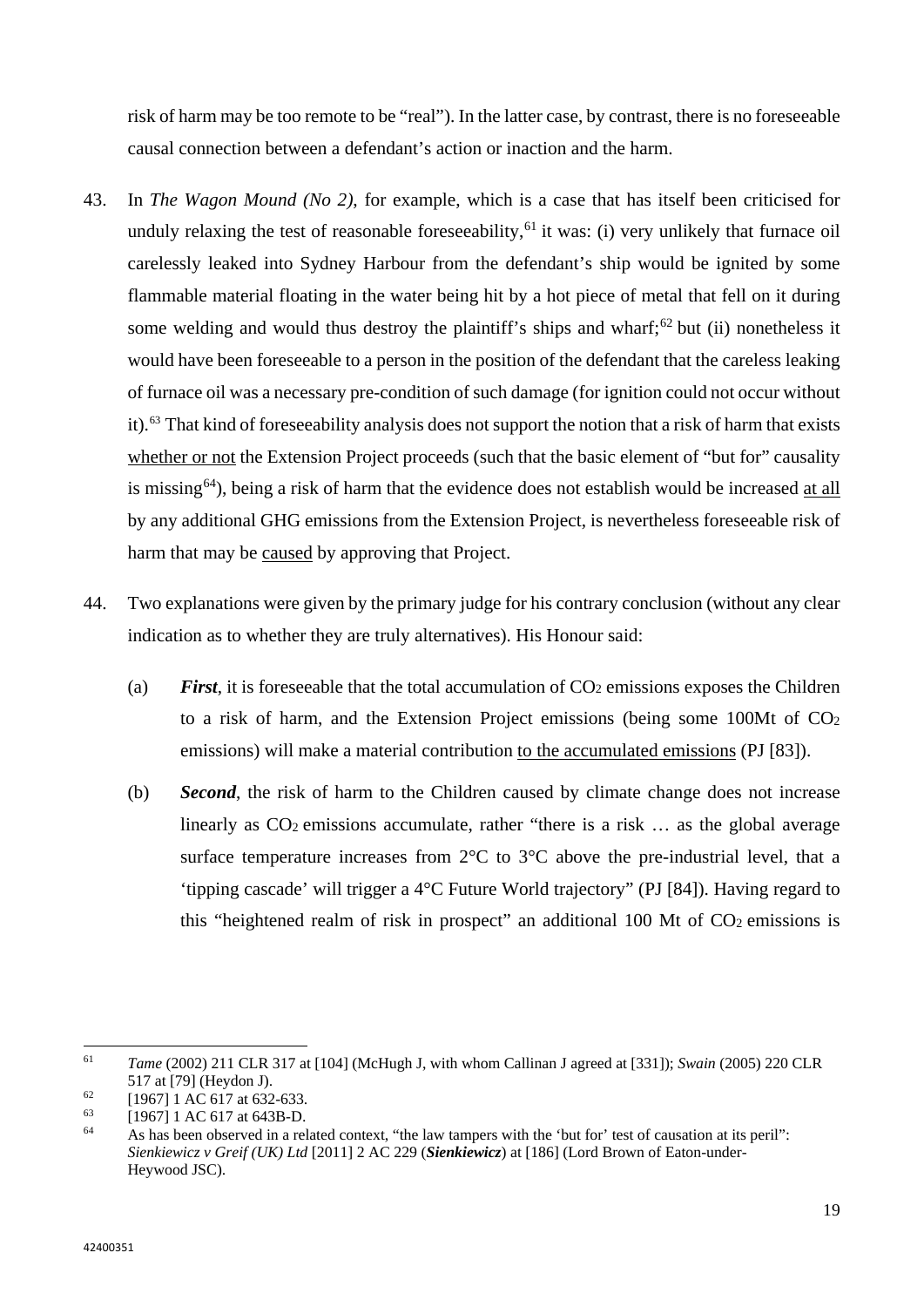capable of constituting a "material contribution" to the risk that the Children will be exposed to harm.

- 45. In both explanations, the reference to a "material contribution" suggests that the evidence established a link between the very marginal contribution associated with the Extension Project and the specific negative consequences his Honour identified (see PJ [253]). However, that cannot be reconciled with the primary judge's clear finding that the evidence did not demonstrate that the fractional increase in average global surface temperature that would be caused by the Extension Project emissions posed any additional risk to the Children (PJ [83]). That is, even a "material contribution" (if it be relevant) was not proved on the evidence.
- 46. Moreover, ordinarily in the law of negligence, proof that a defendant's action or inaction "materially contributed" to a harm (let alone to a risk of harm) is not sufficient to establish liability. If it was, defendants would commonly be liable for harm that probably would have occurred irrespective of their action or inaction. Nevertheless, the primary judge implicitly reasoned that, in deciding whether it is reasonably foreseeable that harm of a particular kind will be caused by a defendant's action or inaction, causation is to be assessed not on the usual "but for" basis,<sup>[65](#page-21-0)</sup> but by one of the less stringent tests that have been exceptionally adopted for limited purposes in the tort of negligence. The two possible alternative less stringent tests are:
	- (a) *First,* that adopted in *Fairchild v Glenhaven Funeral Services Ltd*, [66](#page-21-1) whereby causation can be proved where negligent conduct has resulted in a material increase in the risk of harm occurring; and
	- (b) *Second*, that adopted in *Bonnington Castings Ltd v Wardlaw*, [67](#page-21-2) whereby causation can be proved in certain circumstances where negligent conduct has materially contributed to the occurrence of the harm.
- 47. Neither test is relevant here. Both tests were developed in lung disease-related litigation<sup>[68](#page-21-3)</sup> and in the context of claims by employees against their employers or former employers (where the

l

<span id="page-21-0"></span><sup>65</sup> As for the applicable principles of causation that are authoritatively established in Australia, see *March v Stramare (E & MH) Pty Ltd* (1991) 171 CLR 506 at 514 (Mason CJ). See, also *Hunt & Hunt Lawyers v Mitchell Morgan Nominees Pty Ltd* (2013) 247 CLR 613 at [45]; *Henville v Walker* (2001) 206 CLR 459 at [106]; *Chappel v Hart* (1998) 195 CLR 232 at [27]; *Bennett v Minister of Community Welfare* (1992) 176 CLR 408 at 428 and the discussion in *Allianz Australia Ltd v Sim* [2012] NSWCA 68 at [41]-[52] (Allsop P); [140]-[145] (Basten JA).

<span id="page-21-1"></span><sup>66</sup> [2003] 1 AC 32 (*Fairchild*).

<span id="page-21-2"></span><sup>67</sup> [1956] AC 613 (*Bonnington Castings*) at 621 (Lord Reid).

<span id="page-21-3"></span><sup>68</sup> See the discussion in *Evans v Queanbeyan City Council* [2011] NSWCA 230 (*Evans*) at [27] (Allsop P); and *Sienkiewicz* [2011] 2 AC 229 at [174] and [186] (Lord Brown of Eaton-under-Heywood JSC). See, also Hon J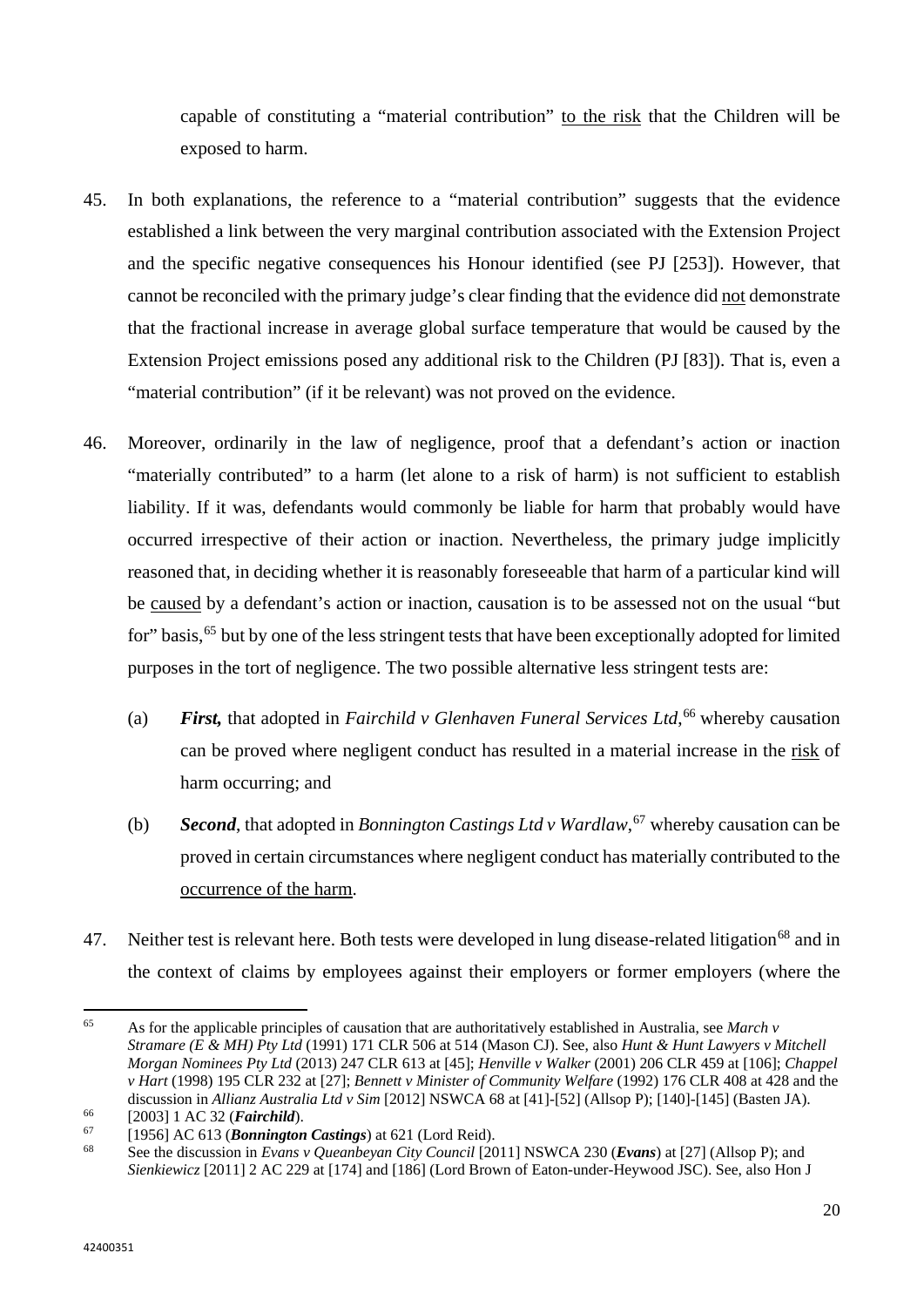existence of a duty of care is well-established). The primary judge's first explanation (concerning a "material contribution" to the accumulation of emissions) seeks to deploy the *Bonnington Castings* approach. There was no warrant for applying that approach to causation in determining whether to recognise a novel duty of care. However, even if that approach was relevant (which is denied) the finding that the evidence did not establish that the Extension Project would pose any additional risk of harm to the Children (PJ [83]) had the necessary consequence that any emissions from the Extension Project were not material. That is unsurprising, given that the total emissions from the Extension Project would result in an increase of only  $1/18,000<sup>th</sup>$  of one degree Celsius (PJ [81]).

- 48. The primary judge's second explanation (the "tipping cascade") implicitly adopts the *Fairchild* approach to causation, in that it turns on an alleged material contribution to the risk of harm. That itself involved error, for the *Fairchild* approach has never been accepted as a test for factual causation in Australia, and it could only properly be recognised by the High Court.<sup>[69](#page-22-0)</sup> Further, even if that approach were to be adopted for some purposes, it could not be adopted as a test for the causation element of the reasonable foreseeability inquiry without creating circularity.<sup>[70](#page-22-1)</sup>
- 49. The primary judge's analysis did not merely accept that a defendant may owe a duty of care to prevent a foreseeable risk of harm ("X") where there is only a tiny risk of X occurring, and where the defendant's actions are a necessary pre-condition of X occurring. His Honour went much further, holding it to be sufficient to recognise a novel duty of care if it is foreseeable that the defendant's action may make a tiny contribution to the risk of X occurring (PJ [253]). In the former category, the capacity of the defendant to foresee that their actions may cause harm to an identified class of persons (eg patients of a surgeon) provides a justification for requiring the defendant to exercise reasonable care to avoid even unlikely kinds of harm; there is no equivalent justification for a duty of care in the latter category. Further, the development of the law of negligence in this manner would run counter to the renewed emphasis in more recent authorities

 $\overline{a}$ 

Basten, "The Richard Davies QC Memorial Lecture: Loss of a Chance" (Presentation to the Injury Bar Association – UK, 10 November 2020)) at 7-8.

<span id="page-22-0"></span><sup>69</sup> *Alcan Gove Pty Ltd v Zabic* (2015) 257 CLR 1 at [15] (The Court); *Strong v Woolworths Ltd* (2012) 246 CLR 182 at [26] (French CJ, Gummow, Crennan and Bell JJ); *Amaca Pty Ltd v Ellis* (2010) 240 CLR 111 at [12] (The Court); *Evans* [2011] NSWCA 230 at [31] and [52] (Allsop P).<br><sup>70</sup> This is because, when one is assessing whether it is foreseeable that conduct may cause harm prior to any damage

<span id="page-22-1"></span>having been suffered, the purpose of the exercise is to determine whether the conduct will so increase the risk of harm occurring that the defendant ought to have the person who may suffer the harm in mind. Introducing into this analysis a test for causation framed in terms of whether there will be a material increase in risk due to the conduct in question will inevitably result in circularity.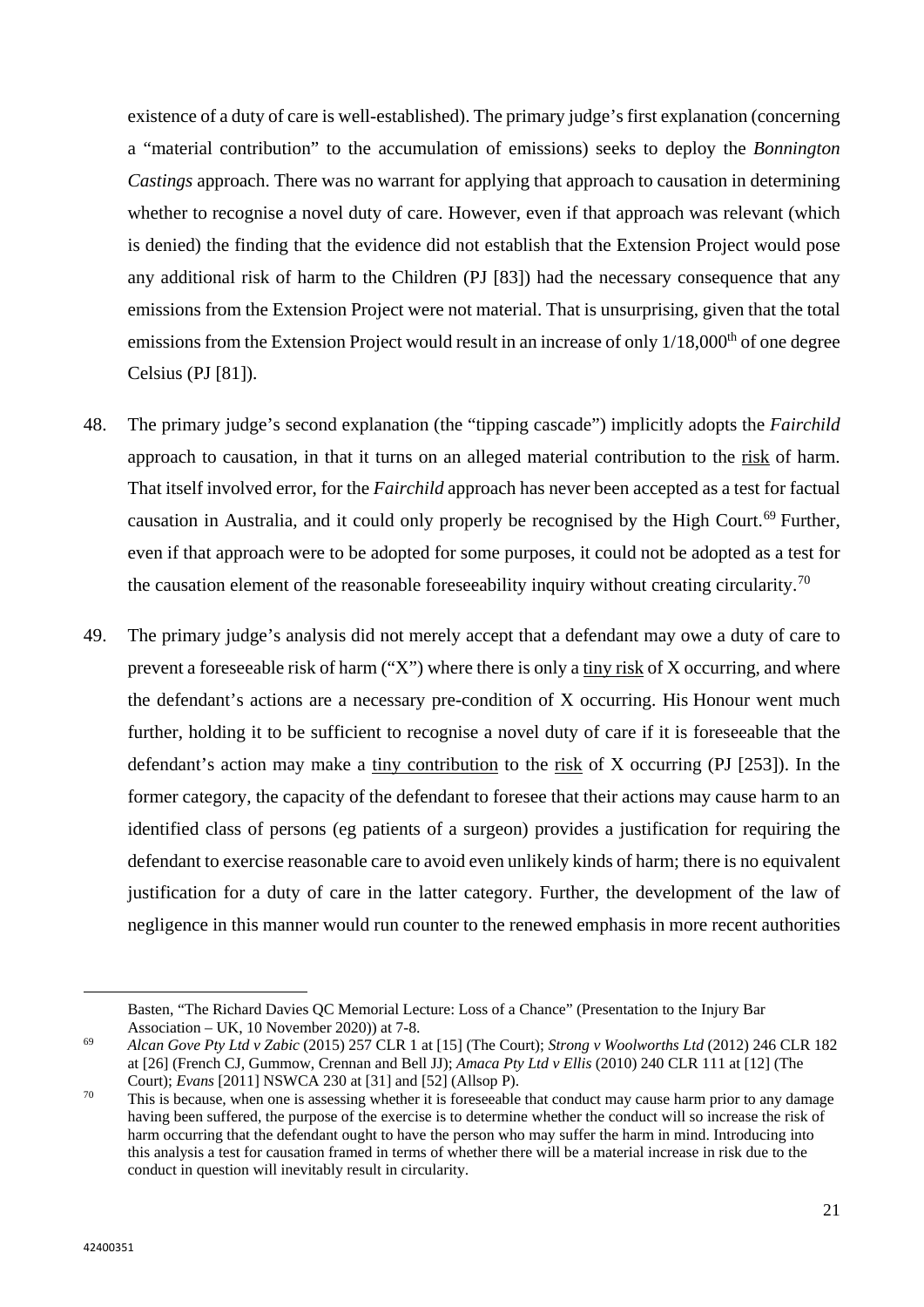on the requirement that harm be reasonably foreseeable.<sup>[71](#page-23-0)</sup> Inherent in the notion of "reasonable" foreseeability are concepts of fairness, policy, practicality, proportion, expense and justice.[72](#page-23-1)

# **C4. Conduct of Third Parties and Control (Grounds 3(c) and 4)**

- 50. The primary judge found that the Minister has "very substantial, if not exclusive, control" over the real risk of harm to the Children that would flow from her approval of the Extension Project (PJ [284]). That finding significantly overstates the extent of the Minister's relevant "control".
- 51. Control over the source of a risk of harm is a factor of "fundamental importance" in determining whether a public authority owes a duty of care.<sup>[73](#page-23-2)</sup> A form of control that is remote or indirect will not suffice.<sup>[74](#page-23-3)</sup> "Control" is not simply capacity to affect in some way the risk that harm arises. Such a diffuse notion of control would be little more than a description of the test of reasonable foreseeability. What is significant, as a salient feature, is a measure of control over the relevant harm that is, by its nature and extent, indicative of a relationship where it is normatively appropriate for the law to recognise a duty of care arising by reason of that relationship.
- 52. The Minister has little, if any, control over the risk of death and personal injury from heatwaves or bushfires that may be caused by climate change. The extent to which that risk can be mitigated or eliminated depends on many different actions or factors, including the extent of co-ordinated global action to address climate change over coming years and decades. These matters are entirely beyond the control of the Minister. The Minister has "control" only in the limited sense that she has power to grant an approval for the Extension Project which – even if it proceeds – will make, if any, a "tiny" contribution to the identified risk of harm. The Minister has nothing remotely approaching the kind of control over the risk of harm that is present in the cases where control is a significant salient factor.
- 53. Further, such "control" as the Minister has is neither "very substantial" nor "exclusive". The Minister does have capacity to decide (for the purposes of, and by reference to matters specified in, the *EPBC Act*) whether to approve the Extension Project. But if approval is granted, the Minister thereafter has no capacity to control the way in which the activity is carried out (subject to a confined power to impose conditions of approval and the power to enforce compliance). Nor

<span id="page-23-0"></span> $71$ <sup>71</sup> *Sydney Water Corporation v Turano* (2009) 239 CLR 51 at [45] (The Court); *Tame* (2002) 211 CLR 317 at [12] (Gleeson CJ); *Seltsam* [2006] NSWCA 158 at [36] (Bryson JA).

<span id="page-23-1"></span><sup>72</sup> *Swain* (2005) 220 CLR 517 at [79] (Heydon J).

<span id="page-23-2"></span><sup>73</sup> *Graham Barclay Oysters* (2002) 211 CLR 540 at [150] (Gummow and Hayne JJ).

<span id="page-23-3"></span><sup>74</sup> *Graham Barclay Oysters* (2002) 211 CLR 540 at [150] and [153]-[154] (Gummow and Hayne JJ).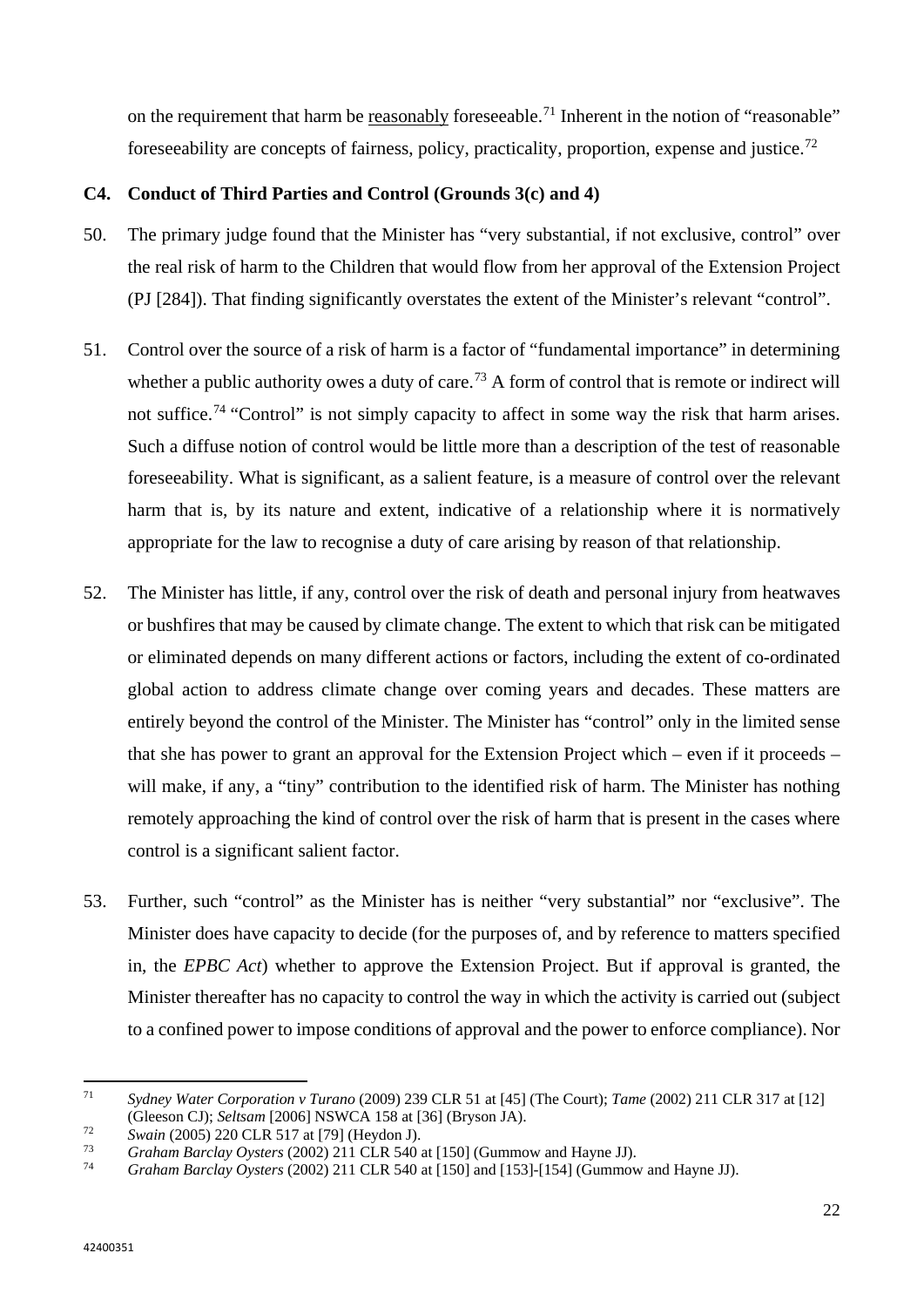does she have "exclusive" control. Even if approved, whether or not the Extension Project actually proceeds depends on other statutory decision-makers granting other approvals, on the economic and other decisions of the party that actually proposes to carry out that project, and on the decisions of others (including financiers and shareholders) who influence those decisions. Whether or not the coal from the Extension Project is consumed, and in what circumstances, depends on the downstream decisions and actions of yet more people.

54. As was the position in *Graham Barclay Oysters*, the relationship between the Minister and the Children is "indirect" and "mediated by intervening conduct on the part of others".[75](#page-24-0) The primary judge failed to recognise that aspect of the case, instead treating the Minister as though she was in the same position as the company that will dig up the coal, or the companies or persons who will actually cause the emission of GHG by using it (eg PJ [79], [274]). In fact, however, no action of the Minister will make any direct contribution to GHG emissions.<sup>[76](#page-24-1)</sup> As just noted, even if the Minister approves the Extension Project (noting that the act of approval is not itself an "action" for the purposes of the EPBC  $Act^{77}$  $Act^{77}$  $Act^{77}$ ), it is entirely possible it will not proceed, in which case her decision would have no effect on any risk to the Children. It is only if independent third parties decide for themselves to mine and utilise the coal that there may be even a tiny contribution to the identified risk. But, if third parties chose to take those actions, they may be held legally responsible for their own conduct. The primary judge ought to have found that there were "too many intervening levels of decision-making" between the conduct of the Minister in approving the Extension Project<sup>[78](#page-24-3)</sup> and any physical harm that may be suffered by the Children at an unknown time in the future to impose a duty of care on the Minister to try to avoid those harms. Control of the remote kind that the Minister has is insufficient to justify an exception to the usual principle that a person is not responsible in negligence for the conduct of a third party, even where that conduct is foreseeable.<sup>[79](#page-24-4)</sup>

<span id="page-24-0"></span>l <sup>75</sup> *Graham Barclay Oysters* (2002) 211 CLR 540 at [154] (Gummow and Hayne JJ).

<span id="page-24-1"></span><sup>76</sup> Compare *Save the Ridge Inc v Commonwealth* (2005) 147 FCR 97 at [62] (Emmett J, dissenting, but not on this point: see [17]), stating "The mere removal of a legal obstacle in the way of action that might have an impact on the environment does not itself have any impact on the environment. What has impact is the action that takes place as a consequence of the removal of the legal prohibition." See the discussion of this case in *Esposito v Commonwealth* (2015) 235 FCR 1 at [104] (The Court).

<span id="page-24-2"></span><sup>77</sup> As noted above, an "action" does not include a decision by (relevantly) a "Commonwealth agency" (s 524(b)), including a Minister (see definition of "Commonwealth agency" in s 528). See also *Tasmanian Aboriginal Centre*  (2016) 244 FCR 21 at [80].

<span id="page-24-3"></span><sup>&</sup>lt;sup>78</sup> It being necessary to assume approval for present purposes.<br>
<sup>79</sup> Smith y Laure (1045) 70 CLP 256 at 262 (Dixon I): Modbur

<span id="page-24-4"></span><sup>79</sup> *Smith v Leurs* (1945) 70 CLR 256 at 262 (Dixon J); *Modbury Triangle Shopping Centre Pty Ltd v Anzil* (2000) 205 CLR 254 at [19] and [21] (Gleeson CJ, Gaudron J at [42] and Hayne J at [98] agreeing).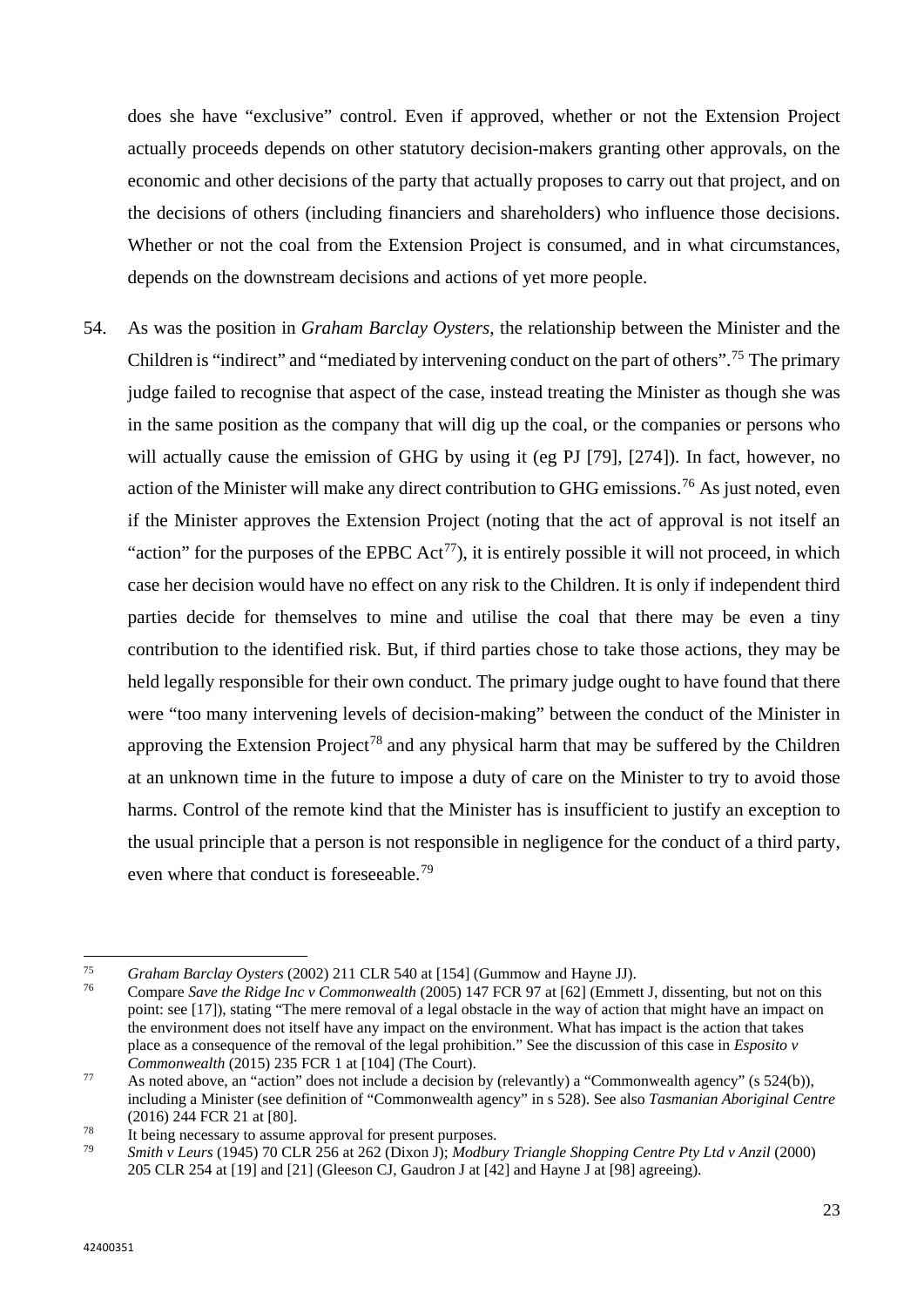## **C5. Vulnerability (Ground 3(d))**

- 55. The primary judge held that the "vulnerability" of the Children to the harm that may result from the impugned conduct of the Minister was one of the "affirmative indicators of a duty of care" (PJ [311]). There is a lack of clarity as to what the primary judge meant when referring to the Children's "vulnerability". At PJ [289]-[294], his Honour used the term "vulnerability" to refer to the increased likelihood that the Children will suffer harm because they will live through a period in which the effects of climate change are more likely to be experienced. Those observations do not establish the presence of vulnerability as a salient feature.<sup>[80](#page-25-0)</sup> It is clear from the authorities that this salient feature requires a plaintiff to be "specially vulnerable".<sup>[81](#page-25-1)</sup> So much was accepted by the primary judge at PJ [295]. While all of humanity will be affected by climate change, no individual person is possessed of sufficient agency to safeguard themselves from it. For that reason, contrary to PJ [297], it does matter that the Children are in the same position as basically all people who will be alive in the relevant period in that they will be affected by climate change, for that negates the possibility that the Children can be said to suffer from a "special vulnerability". Finally, vulnerability takes on significance as a salient feature principally where there is a relationship between the plaintiff and a defendant who is in a position to control the relevant risk of harm (PJ [294] and [299]-[300]).<sup>[82](#page-25-2)</sup> For the reasons already given, the Minister is not in such a position, with the result that any vulnerability of the Children is also of limited significance.
- 56. The reasoning is not improved by the unorthodox conclusion that the Minister is in a special "protective relationship" with the Children by virtue of her role within the Commonwealth Executive (PJ [306]-[311]). No constitutional or other legal principle or authority supports the notion that there is a special relationship of "vulnerability" and "reliance" (PJ [311]) between all members of the Executive and all Australian children. Here, the Minister had power with respect to the Extension Project only because that project happened to require approval under the *EPBC Act* because of environmental risks unrelated to climate change or to any risk to the Children. Nothing about the applicable statutory scheme created any relationship between the Minister and

<span id="page-25-0"></span><sup>80</sup> <sup>80</sup> *Crimmins* (1999) 200 CLR 1 at [93] (McHugh J). See also *Perre* (1999) 198 CLR 180 at [50], [104], [118]-[120] and [149] (McHugh J); *Woolcock Street Investments v CDG Pty Ltd* (2004) 216 CLR 515 at [23] (Gleeson CJ, Gummow, Hayne and Heydon JJ); [80] (McHugh J); 81 *Burnie Port Authority v General Jones Pty Ltd* (1994) 179 CLR 520 at 551 (Mason CJ, Deane, Dawson, Toohey

<span id="page-25-1"></span>and Gaudron JJ); *Crimmins* (1999) 200 CLR 1 at [91], [108] (McHugh J)

<span id="page-25-2"></span><sup>82</sup> See *Stuart v Kirkland-Veenstra* (2009) 237 CLR 215 at [133]-[135] (Crennan and Kiefel JJ), citing *Graham Barclay Oysters* (2002) 211 CLR 540 at [149] (Gummow and Hayne JJ); *Perre* (1999) 198 CLR 180 at [127] (McHugh J).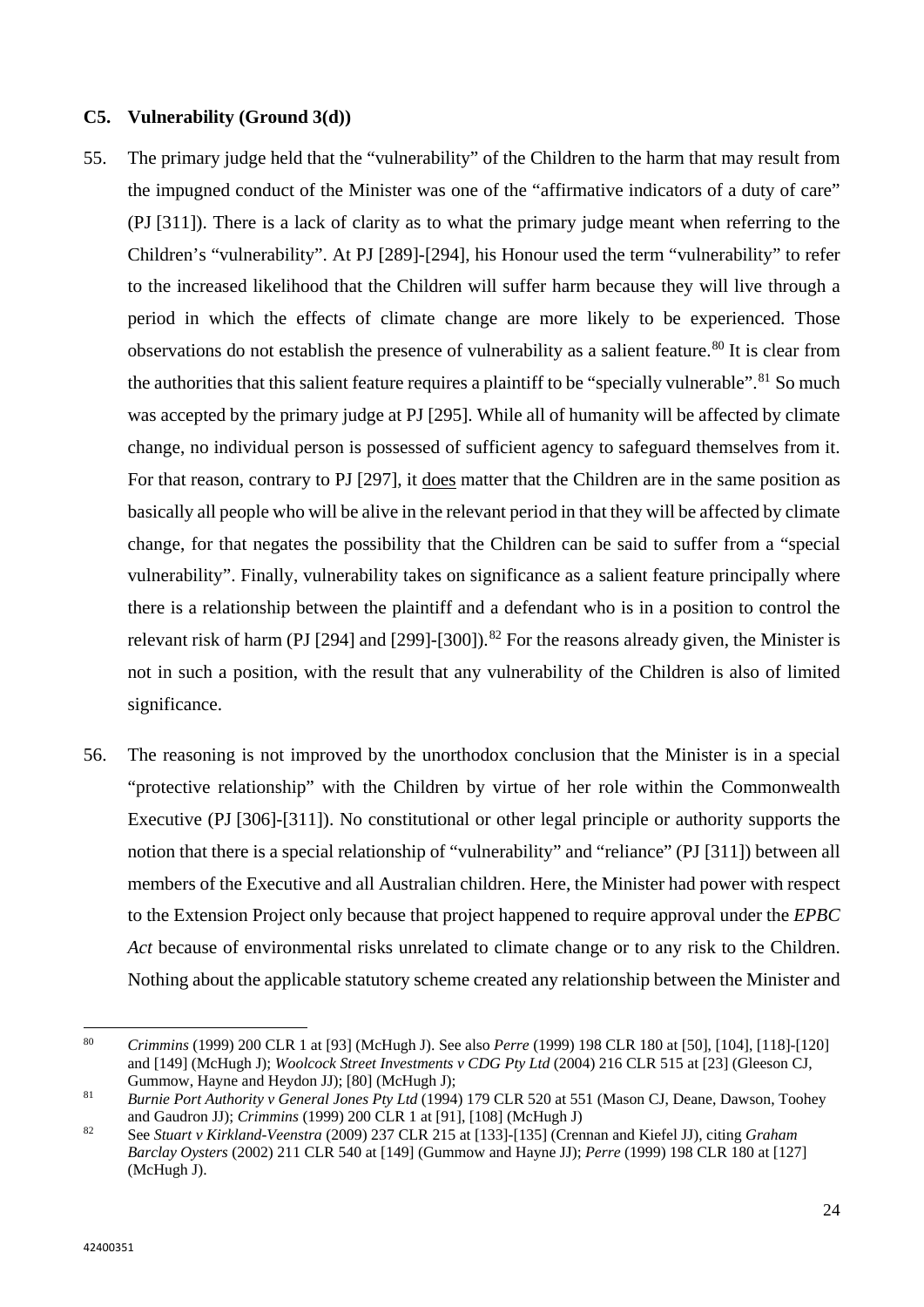the Children, let alone a special protective one. The reference in PJ [312] to the supposedly "potent" consideration of the innocence of the Children is not relevant to any legal issue.

### **C6. Indeterminacy of liability (Ground 3(e))**

- 57. The primary judge accepted that "indeterminacy … is really about a defendant's inability to sufficiently ascertain the nature and extent of its prospective liability" (PJ [436] and [438]). His Honour asserted that indeterminacy will not arise merely because of the "very wide" size of a class of potential claimants (PJ [436]-[442]), although he acknowledged "the larger the class of potential claimants and the more extensive the nature of their potential claims, the more difficult it may be to assess prospective liability" (PJ [438]). Given that acknowledgment, the fact that the class of potential claimants – all Australian children – is vast might be thought to be of some significance. So, too, the fact that the risk of harm from future bushfires and heatwaves is highly variable across the wide variety of climatic conditions in Australia, given the obvious impact of those matters on the practicability of assessing the nature and extent of prospective liability. The indeterminacy of any liability is further magnified by the fact that, on any view, the actions or inactions of the Minister can affect the relevant risk at most minimally, meaning the magnitude of any liability therefore depends on the future decisions of vast numbers of other global actors.
- 58. The indeterminacy of the duty of care imposed by the primary judge is reinforced when it is recognised that there is no logical reason to confine the duty to Children, as opposed to all living people (who will be exposed to the same risks as the Children, albeit for different periods of time). The primary judge found that the Minister's responsibilities under the *EPBC Act* were "directed to protecting the interests of Australians including Children" (PJ [273], emphasis added). The inclusive reference highlights that analytically (as opposed to rhetorically) there was no justification for defining the persons to whom the novel duty of care was owed to Children, given that the foreseeable risk of harm from bushfires or heatwaves that the primary judge identified is not confined to the Children.
- 59. Despite those matters, the primary judge held that indeterminacy of liability did not have a "determinative negative role" for three primary reasons: (1) the posited duty of care is only concerned with personal injury "where indeterminacy commonly has no role to play" (PJ [430]- [434] and [469]); (2) as the proceeding was brought before any damage has been suffered, the Minister "has the capacity to be sufficiently informed ... about the likely number of potential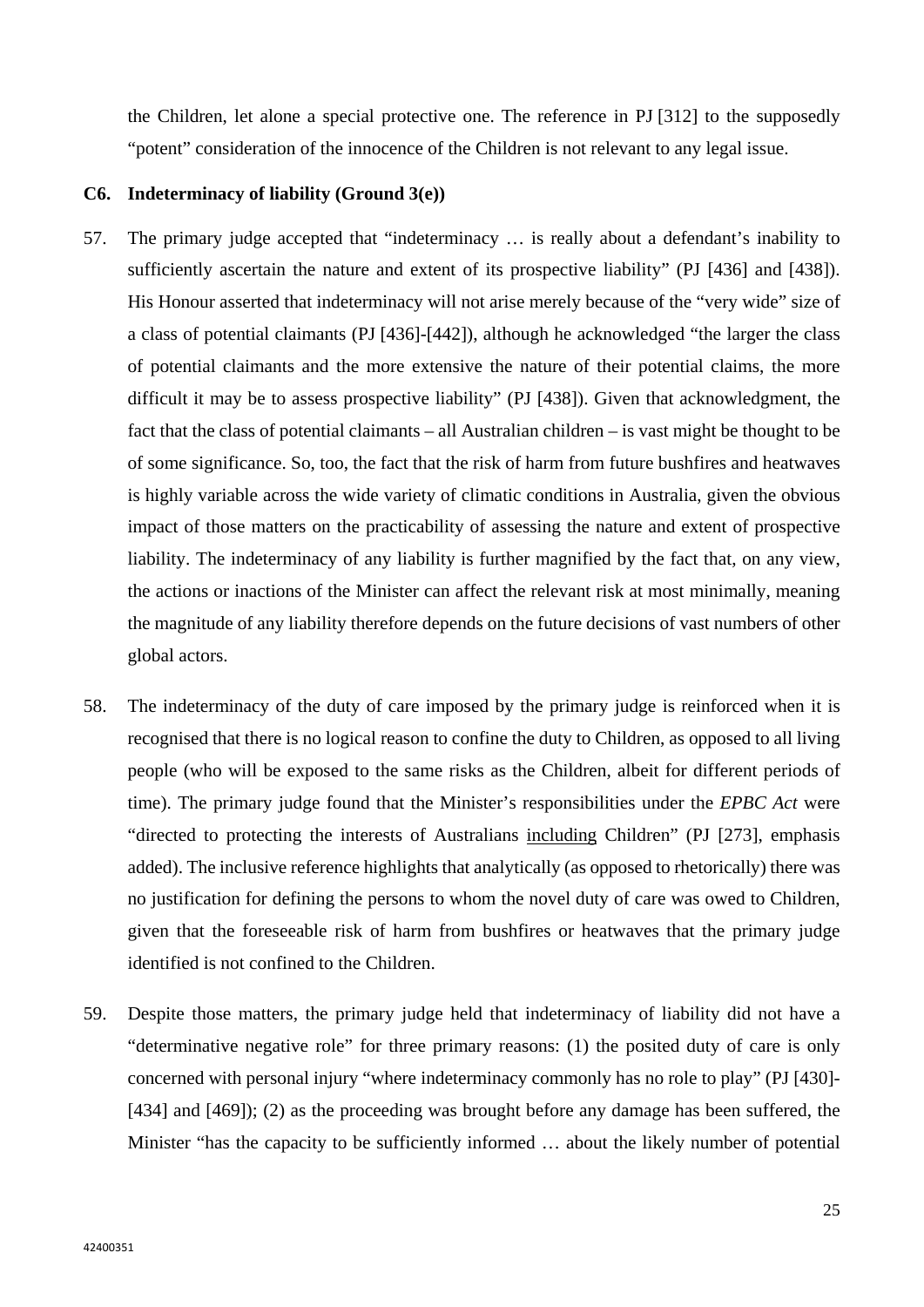claimants and the likely nature of their claims" (PJ [465]-[467] and [470]); and (3) there are others who will "share responsibility" for the consequences of climate change and mechanisms exist to apportion liability (PJ [471]-[472]).

- 60. Those reasons are, with respect, unpersuasive. To observe that "physical damage … usually provides a sufficient limiting factor" (PJ [430]) is simply to highlight that conventional duties of care are concerned with a finite set of physical consequences of an act or omission. The same cannot be said where the allegedly foreseeable damage is the prospect of every person in the country of a certain age experiencing adverse consequences from a heatwave or bushfire. To hold the Minister liable in tort for all physical harm to the Children that arises due to weather events caused by climate change is far removed from the possibility of a single catastrophic event occurring, like the train derailment referred to in *Johnson Tiles Pty Ltd v Esso Australia Pty Ltd*[83](#page-27-0) (PJ [438]). The concern is, instead, with rolling events causing damage where there is no meaningful limit on: (i) how many of the Children will suffer harm (and how many times they will be so harmed); (ii) when that damage will occur, over the next century or more; and (iii) the extent of that damage. Courts have resisted, on indeterminacy grounds, attempts to impose much more modest duties of care.<sup>[84](#page-27-1)</sup>
- 61. It is no answer to the indeterminacy identified above that responsibility for the effects of climate change could be apportioned (PJ [472]). First, it would not be possible for the Minister to rely on the statutory regimes that provide for proportionate liability, because they do not apply to claims for personal injury.[85](#page-27-2) As to the "principle of proportionality", this is not a mechanism for apportioning liability. Instead, it was referred to by McHugh J in *Perre*[86](#page-27-3) and Gibbs J in *Caltex Oil (Australia) Pty Ltd v The Dredge "Willemstad"* as a reason not to recognise a duty of care where the resulting liability would be "out of all proportion to [the defendant's] wrong".<sup>[87](#page-27-4)</sup> Such a principle therefore reinforces the Minister's submissions about indeterminacy, rather than answers them. A similar principle was applied in *Fonterra*, another case involving GHG emissions, where Wylie J stated that recognising a duty of care would have exposed the

l

<span id="page-27-0"></span><sup>&</sup>lt;sup>83</sup> [2003] VSC 27 at [920] (Gillard J)

<span id="page-27-1"></span><sup>84</sup> *Agar v Hyde* (2000) 201 CLR 552, 578 [67] (Gaudron, McHugh, Gummow and Hayne JJ); *X v State of South Australia (No 3)* (2007) 97 SASR 180 at 230 [184]; *Electro Optic Systems Pty Ltd v New South Wales (Canberra Bushfires Case)* (2014) 10 ACTLR 1 at [352]-[353] (Jagot J).

<span id="page-27-2"></span><sup>85</sup> See, eg, *Civil Liability Act 2002* (NSW), s 34(1)(a); *Civil Liability Act 2003* (Qld), s 28(3)(a); *Law Reform (Contributory Negligence and Apportionment of Liability) Act 2001* (SA), s 3(2); *Civil Liability Act 2002* (Tas), s 43A(1)(a); *Wrongs Act 1958* (Vic), s 24AG(1); *Civil Liability Act 2002* (WA), ss 5AI and 5AK.

<span id="page-27-3"></span> $\frac{86}{87}$  (1999) 198 CLR 180 at [108].

<span id="page-27-4"></span><sup>87</sup> (1976) 136 CLR 529 at 551-552.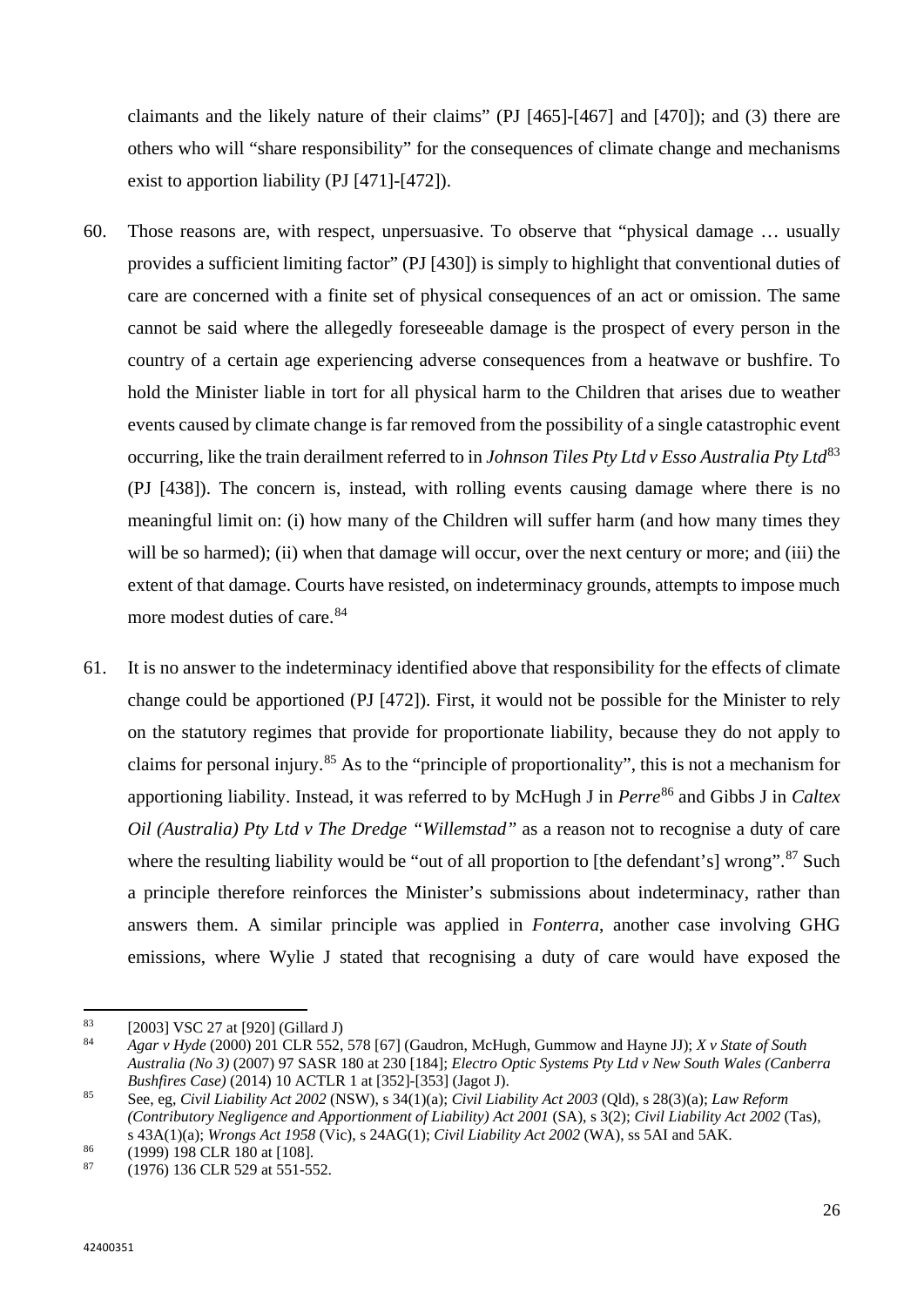defendants (corporate emitters of GHG) to "an undue burden of legal responsibility, way beyond their contribution to damaging global GHG emissions".<sup>[88](#page-28-0)</sup> That is even more true in this case.

62. Finally, it is legitimate, when considering indeterminacy, to ask whether recognition of a duty of care would require a similar duty to be imposed on a large number of other persons.<sup>[89](#page-28-1)</sup> If the Minister is to be subject to a duty of care, the possibility exists (as the primary judge recognised at PJ [471]) that others would be subject to similar duties. It is difficult to see why the same reasoning that the primary judge deployed would not also mean that the NSW Minister responsible for planning approvals is under a similar duty of care, as perhaps might be a bank that finances the Extension Project. It is difficult to imagine a case where considerations of indeterminacy could call more strongly for the rejection of a novel duty of care.

# **C7. Factual Errors (Ground 5)**

63. The Minister challenges five specific findings of fact made by the primary judge.

# (a) **Best available outcome and increasing risk of irreversible 4<sup>o</sup>C trajectory above 2<sup>o</sup>C**

- 64. The primary judge found that at and beyond a global average surface temperature of  $2^{\circ}C$  above pre-industrial levels, there is "an exponentially increasing risk of the Earth being propelled into an irreversible 4°C trajectory because of 'Earth System' changes" (PJ [31], [74(iii)] and [75]). That finding reflects a misunderstanding of the evidence regarding "tipping points".
- 65. Professor Steffen's evidence regarding tipping points was that there was a small (but not zero) probability of initiating a tipping cascade at a  $2^{\circ}$ C temperature rise,  $9^{\circ}$  whereas there was a "significant risk" that a tipping cascade would be activated "by a  $3^{\circ}$ C (or even lower) temperature rise".<sup>[91](#page-28-3)</sup> His evidence did not support a finding that the risk between  $2^{\circ}C$  and  $3^{\circ}C$  would increase "on a continuum", let alone "exponentially" (PJ [75]). The evidence regarding tipping points was not sufficiently granular to permit any finding as to the nature of the relationship between increasing temperature from  $2^{\circ}C$  to  $3^{\circ}C$ , except that the risk of triggering tipping points was very

l

<span id="page-28-0"></span><sup>&</sup>lt;sup>88</sup> [2020] 2 NZLR 394 at [95]. See, also [98(a)].

<span id="page-28-1"></span><sup>89</sup> See, eg, *Topp v London Country Bus South West* [1993] 3 All ER 448 at 460 (May J): "Floodgates arguments are not always attractive where they imply that the court is unable to express itself with sufficient precision, but the nature of the subject matter sometimes means that you cannot include one plaintiff's case without also encompassing many others … if there were a duty of care in this case, such a duty would also have to be placed on a large number of other owners of vehicles upon whom as a matter of policy, the law ought not, other than by statute, to impose a duty."

<span id="page-28-2"></span><sup>90</sup> Report of Professor Will Steffen dated 7 December 2020 (AB Pt B Tab 44) at 21.

<span id="page-28-3"></span>Report of Professor Will Steffen dated 7 December 2020 (AB Pt B Tab 44) at 20.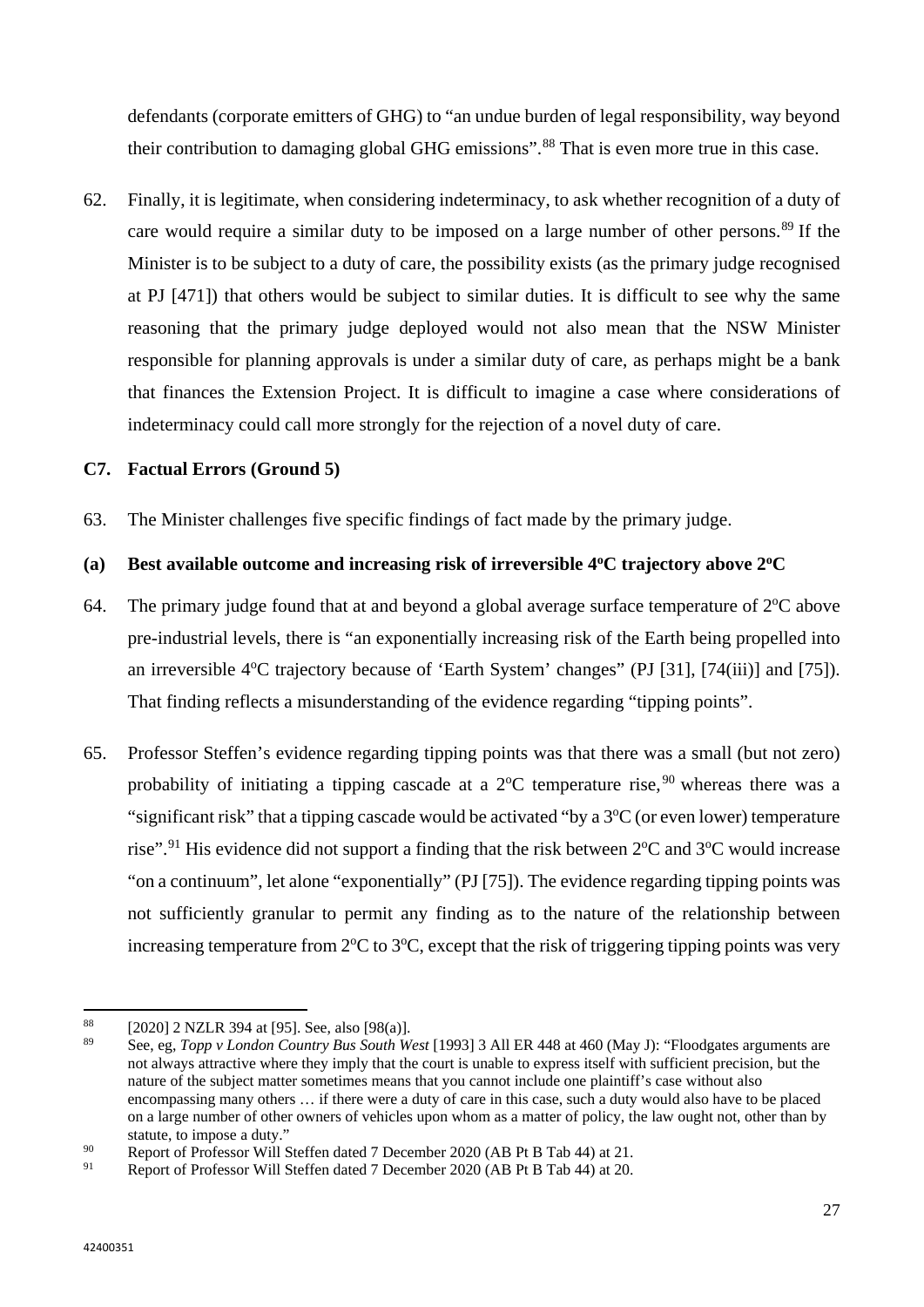low at 2<sup>o</sup>C and "significant" at or even lower than 3<sup>o</sup>C. The finding of an "exponential" increase in risk as temperatures increase beyond  $2^{\circ}$ C was unsupported by evidence.

66. The analysis also proceeds from a false premise because his Honour erred in treating Professor Steffen's evidence as establishing that the "best available outcome" is a stabilised global average surface temperature of  $2^{\circ}C$  above pre-industrial levels (PJ [31] and [74(ii)]). Professor Steffen in fact described as a "real possibility" a scenario involving "a global average surface temperature in 2100 that would be approximately equivalent to, or slightly higher than, the upper Paris accord target of 'well below  $2^{\circ}$ C'".<sup>[92](#page-29-0)</sup> That reflected Professor Steffen's assessment of relative probabilities, having regard to modelling which is itself expressed in terms of ranges of potential outcomes measured on temperature scales.<sup>[93](#page-29-1)</sup> The primary judge erred in going further along the scale than Professor Steffen. The error assumes significance given the way in which the primary judge conceived of the risks existing on the spectrum between  $2^{\circ}C$  and  $3^{\circ}C$ .

#### **(b) Risk of triggering 4oC Future World**

67. The primary judge found that there was "a real risk that even an infinitesimal increase in global average surface temperate may trigger a  $4^{\circ}$ C Future World" (PJ [253]). There was no evidence capable of supporting that finding. As noted at paragraph 65, Professor Steffen's evidence was that the risk of triggering tipping points was low (but not zero) at  $2^{\circ}C$  and "significant" at or even lower than 3°C. Professor Steffen's evidence regarding the risk of triggering tipping points was high level and did not descend into sufficient detail to enable any finding regarding the sensitivity of the tipping point mechanism. There was no evidence on which an inference could be drawn that each and every infinitesimal increase in global average surface temperature beyond 2°C carries a "real risk" of triggering the Earth System processes that underlie the tipping point hypothesis. That cannot simply be inferred from the proposition that there is a higher risk of triggering tipping points at  $3^{\circ}$ C than there is at  $2^{\circ}$ C. The primary judge's finding at PJ [253], which was critical to the conclusion regarding reasonable foreseeability, had no foundation in the evidence.

<span id="page-29-0"></span><sup>92</sup> <sup>92</sup> Report of Professor Will Steffen dated 7 December 2020 (AB Pt B Tab 44) at 19. The upper Paris target of "well below 2°C has been understood to mean approximately 1.8°C: Report of Professor Will Steffen to NSW IPC dated 30 June 2020 (AB Pt B Tab 39) at [11].

<span id="page-29-1"></span><sup>93</sup> See IPCC, *Climate Change 2014: Synthesis Report* (AB Pt B Tab 16) at 56 – 64.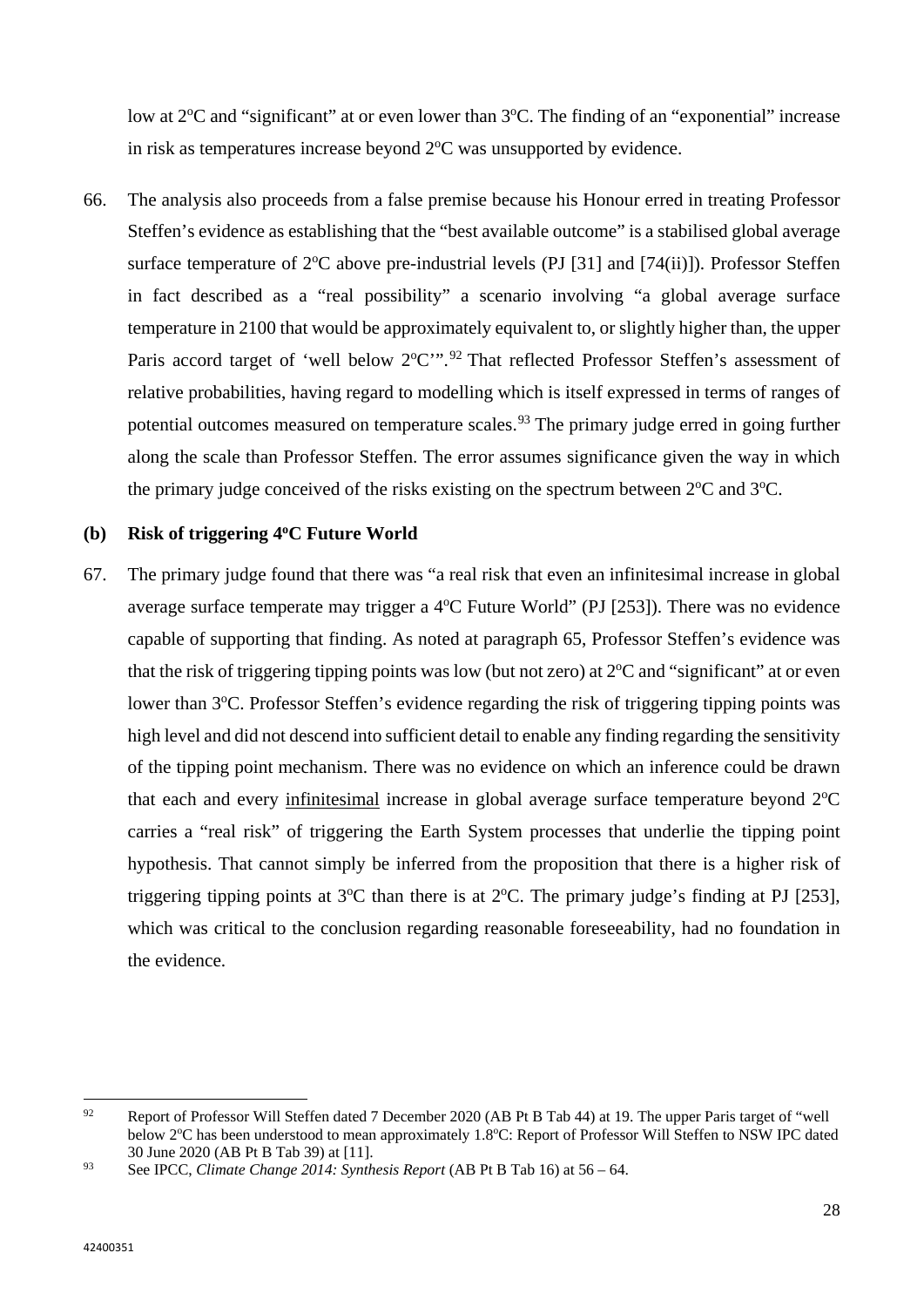#### **(c) Approval of Extension Project would cause net increase in global CO2 emissions**

- 68. It is implicit in the primary judge's findings at [247] [249] that his Honour found that approval of the Extension Project would result in a net addition of 100Mt of CO2 emissions to the global emissions, beyond what would otherwise occur if the Extension Project were not approved. There was no foundation in the evidence for that finding.
- 69. It was a necessary element of the respondents' case below that the GHG emissions from burning of the coal extracted from the Extension Project would add to the emissions that will otherwise occur if the Extension Project were not approved. However, that was not a proposition established by the evidence. Professor Steffen simply proceeded on the basis of an assumption, as per his instructions, that the Extension Project would cause an increase in Scope 3 emissions of approximately 100Mt in GHG emissions.<sup>[94](#page-30-0)</sup> It was not appropriate for the primary judge to approach that issue by reversing the onus of proof, which is what his Honour did at PJ [86]. In fact, the effect of the limited evidence on this issue was that there would continue to be significant demand for coal because of ongoing reliance of many countries on coal for baseload energy supply.<sup>[95](#page-30-1)</sup> There was no foundation in the evidence for a conclusion that, if the Extension Project did not proceed, demand for coal would not be met from other sources. For that reason, there was no basis to infer that approval of the Extension Project would contribute to an overall increase in global emissions of CO<sub>2</sub> over the next few decades.

## **(d) CO2 emissions attributable to Extension Project outside 2oC "carbon budget"**

- 70. The primary judge found that the  $CO<sub>2</sub>$  emissions attributable to the Extension Project would not be emitted within the available carbon budget that would allow a  $2^{\circ}C$  target to be achieved (PJ [87]). Relatedly, his Honour analysed the emissions associated with the Extension Project as being additional to the emissions that would be associated with temperatures increasing to the level of a 2<sup>o</sup>C increase. This is the premise for the treatment of the Extension Project emissions as being the cause of temperatures increasing, albeit infinitesimally, beyond <sup>2°</sup>C.
- 71. There is an internal inconsistency in the primary judge's reasoning in this regard. The "carbon budget" approach contemplates that some proportion of the world's existing fossil fuel reserves

<span id="page-30-0"></span> $Q_{A}$ See letter of instructions to Professor Steffen, 12 January 2020, for purposes of the Supplementary Report (AB Pt B Tab 43) at [5].

<span id="page-30-1"></span><sup>95</sup> Austrade, Australian Capability Across the Coal Supply Chain (AB Pt B Tab 19) at 4; Ministers for the Department of Industry, Science, Energy and Resources, press release entitled "Energy outlook highlights important role of Australia's coal and gas exports" (AB Pt B Tab 27).